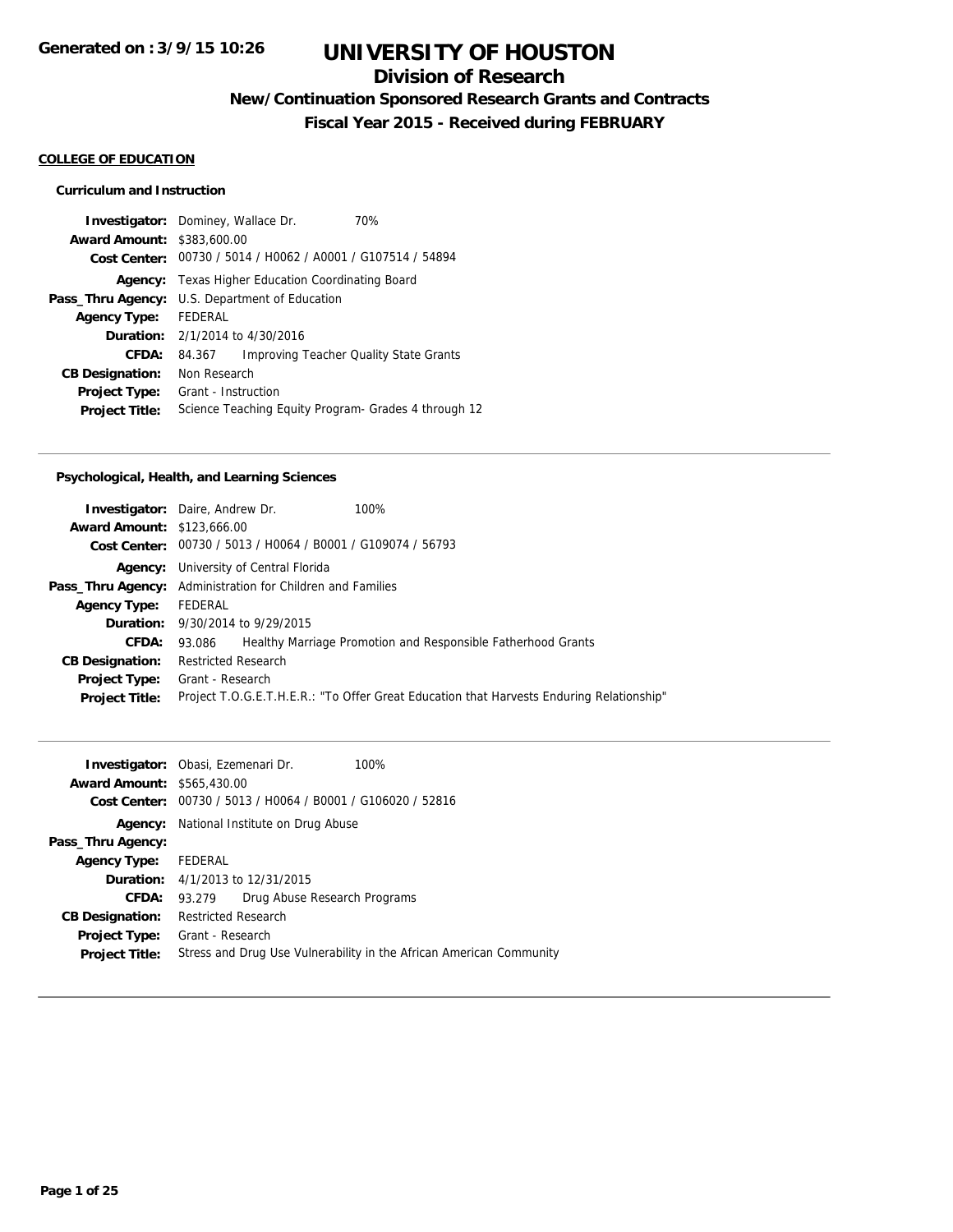## **Division of Research**

**New/Continuation Sponsored Research Grants and Contracts**

**Fiscal Year 2015 - Received during FEBRUARY**

### **COLLEGE OF EDUCATION**

#### **Psychological, Health, and Learning Sciences**

**Investigator:** McKinney, Lyle Dr. 100% **Award Amount:** \$29,021.00 **Cost Center:** 00730 / 5021 / H0064 / B0001 / C106460 / 53810 **Agency:** Greater Texas Foundation **Pass\_Thru Agency: Agency Type:** FOUNDATION **Duration:** 8/1/2013 to 5/31/2016 **CFDA: CB Designation:** Restricted Research **Project Type:** Grant - Research **Project Title:** Greater Texas Foundation Faculty Fellowship Program

#### **COLLEGE OF LIBERAL ARTS AND SOCIAL SCIENCES**

#### **Blaffer Gallery**

|                                 | <b>Investigator:</b> Schmuckli, Claudia Ms.                 | 100% |
|---------------------------------|-------------------------------------------------------------|------|
| <b>Award Amount: \$4,000.00</b> |                                                             |      |
|                                 | Cost Center: 00730 / 5016 / H0097 / C0001 / C109408 / 56623 |      |
|                                 | <b>Agency:</b> Texas Commission on the Arts                 |      |
| Pass_Thru Agency:               |                                                             |      |
| Agency Type: STATE              |                                                             |      |
|                                 | <b>Duration:</b> $1/1/2015$ to $3/31/2015$                  |      |
| CFDA:                           |                                                             |      |
| <b>CB Designation:</b>          | Non Research                                                |      |
| Project Type:                   | Grant - Public Service                                      |      |
| <b>Project Title:</b>           | JANET BIGGS: Critical Wandering                             |      |
|                                 |                                                             |      |

#### **Health and Human Performance**

| <b>Award Amount: \$363,766.00</b> | <b>Investigator:</b> Paloski, William Dr.                                   | 100%                                                                                  |  |
|-----------------------------------|-----------------------------------------------------------------------------|---------------------------------------------------------------------------------------|--|
|                                   | Cost Center: 00730 / 5013 / H0065 / B0001 / G106319 / 52427                 |                                                                                       |  |
| Agency:                           | NASA - National Aeronautics and Space Administration - Johnson Space Center |                                                                                       |  |
| Pass_Thru Agency:                 |                                                                             |                                                                                       |  |
| <b>Agency Type:</b>               | FEDERAL                                                                     |                                                                                       |  |
|                                   | <b>Duration:</b> 1/21/2013 to 1/20/2017                                     |                                                                                       |  |
| <b>CFDA:</b>                      | 43.000                                                                      | National Aeronautics and Space Administration                                         |  |
| <b>CB Designation:</b>            | <b>Restricted Research</b>                                                  |                                                                                       |  |
| <b>Project Type:</b>              | Special Research Agreement - Research                                       |                                                                                       |  |
| <b>Project Title:</b>             |                                                                             | NASA Intergovernmental Personnel Act (IPA) Agreement: Manager, Human Research Program |  |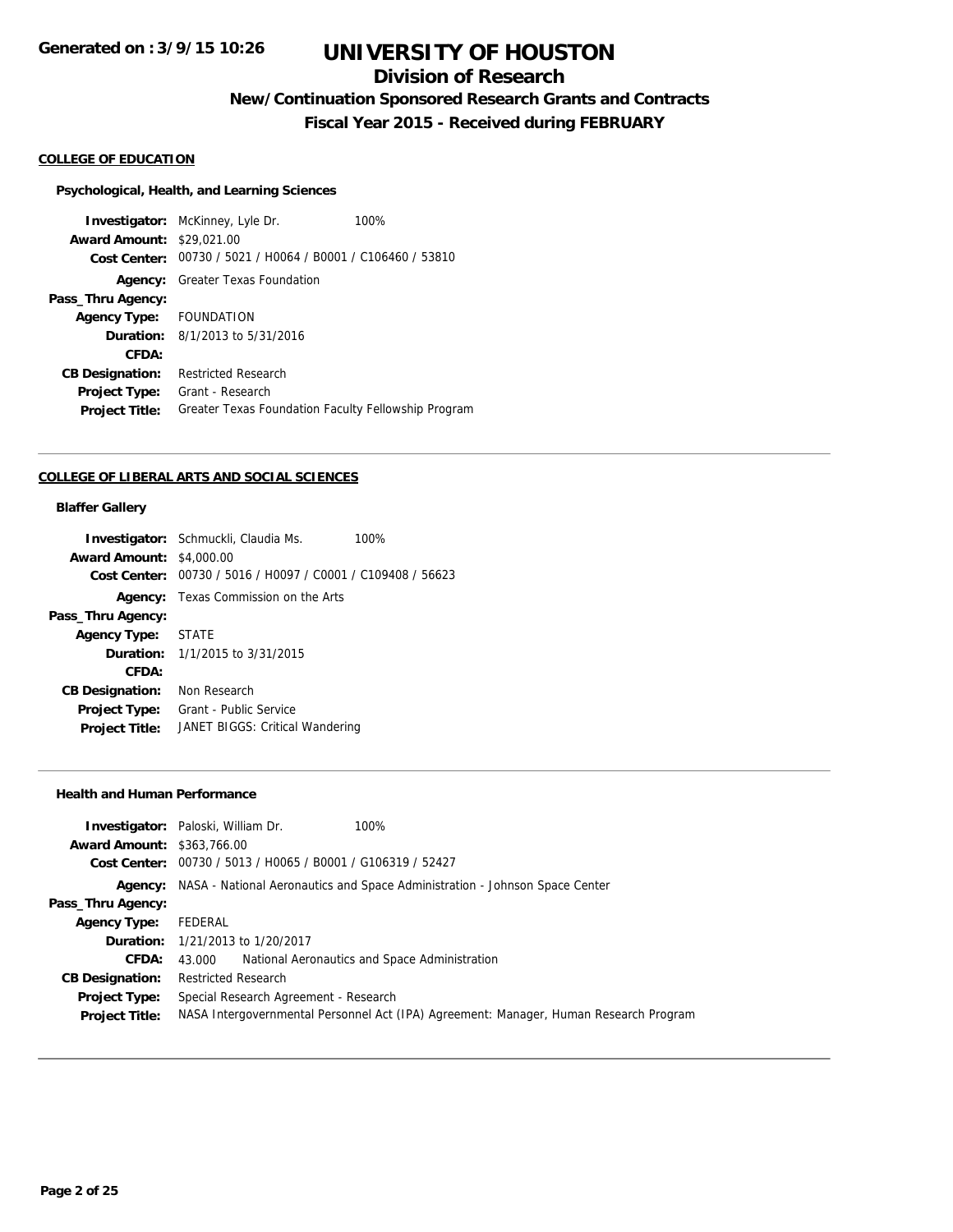# **Division of Research**

**New/Continuation Sponsored Research Grants and Contracts**

**Fiscal Year 2015 - Received during FEBRUARY**

#### **COLLEGE OF LIBERAL ARTS AND SOCIAL SCIENCES**

### **Health and Human Performance**

|                                  | <b>Investigator:</b> Layne, Charles S. Dr.<br>100%                                                   |
|----------------------------------|------------------------------------------------------------------------------------------------------|
| <b>Award Amount: \$86,877,00</b> |                                                                                                      |
|                                  | Cost Center: 00730 / 5043 / H0065 / B0001 / G109347 / 56477                                          |
|                                  | <b>Agency:</b> WYLE Laboratories                                                                     |
|                                  | <b>Pass_Thru Agency:</b> NASA - National Aeronautics and Space Administration - Johnson Space Center |
| <b>Agency Type:</b>              | FEDERAL                                                                                              |
|                                  | <b>Duration:</b> 11/1/2014 to 4/30/2015                                                              |
| <b>CFDA:</b>                     | Aerospace Education Services Program<br>43.001                                                       |
| <b>CB Designation:</b>           | <b>Restricted Research</b>                                                                           |
| <b>Project Type:</b>             | Contract - Research                                                                                  |
| <b>Project Title:</b>            | Enhanced Development of the Office of Scientific Data Review and Dissemination - Malinda Moller      |
|                                  |                                                                                                      |

#### **Hobby Center for Public Policy**

|                                   | <b>Investigator:</b> Granato, Jim Dr.<br>100%                                                                 |
|-----------------------------------|---------------------------------------------------------------------------------------------------------------|
| <b>Award Amount: \$164,250.00</b> |                                                                                                               |
|                                   | Cost Center: 00730 / 5013 / H0128 / B0001 / G106369 / 56556                                                   |
| Agency:                           | National Science Foundation                                                                                   |
| Pass_Thru Agency:                 |                                                                                                               |
| <b>Agency Type:</b>               | FEDERAL                                                                                                       |
|                                   | <b>Duration:</b> 9/1/2014 to 9/30/2016                                                                        |
| CFDA:                             | Social, Behavioral, and Economic Sciences<br>47.075                                                           |
| <b>CB Designation:</b>            | Non Restricted Research                                                                                       |
| <b>Project Type:</b>              | Grant - Research                                                                                              |
| <b>Project Title:</b>             | A Proposal to Support Graduate Student Attendance at the University of Houston EITM Summer Training Institute |

| <b>Award Amount: \$19,999.80</b> | <b>Investigator:</b> Carlson, Coleen Dr.<br>Cost Center: 00730 / 5018 / H0288 / B0001 / G107507 / 54249 | 20% |  |
|----------------------------------|---------------------------------------------------------------------------------------------------------|-----|--|
|                                  | <b>Agency:</b> University of Texas Health Science Center at Houston                                     |     |  |
|                                  | <b>Pass_Thru Agency:</b> Texas Education Agency                                                         |     |  |
| <b>Agency Type:</b>              | <b>STATE</b>                                                                                            |     |  |
|                                  | <b>Duration:</b> $9/1/2013$ to $8/31/2015$                                                              |     |  |
| CFDA:                            |                                                                                                         |     |  |
| <b>CB Designation:</b>           | <b>Restricted Research</b>                                                                              |     |  |
| Project Type:                    | Grant - Research                                                                                        |     |  |
| <b>Project Title:</b>            | TPRI & Tejas LEE Print, Distribution and Development                                                    |     |  |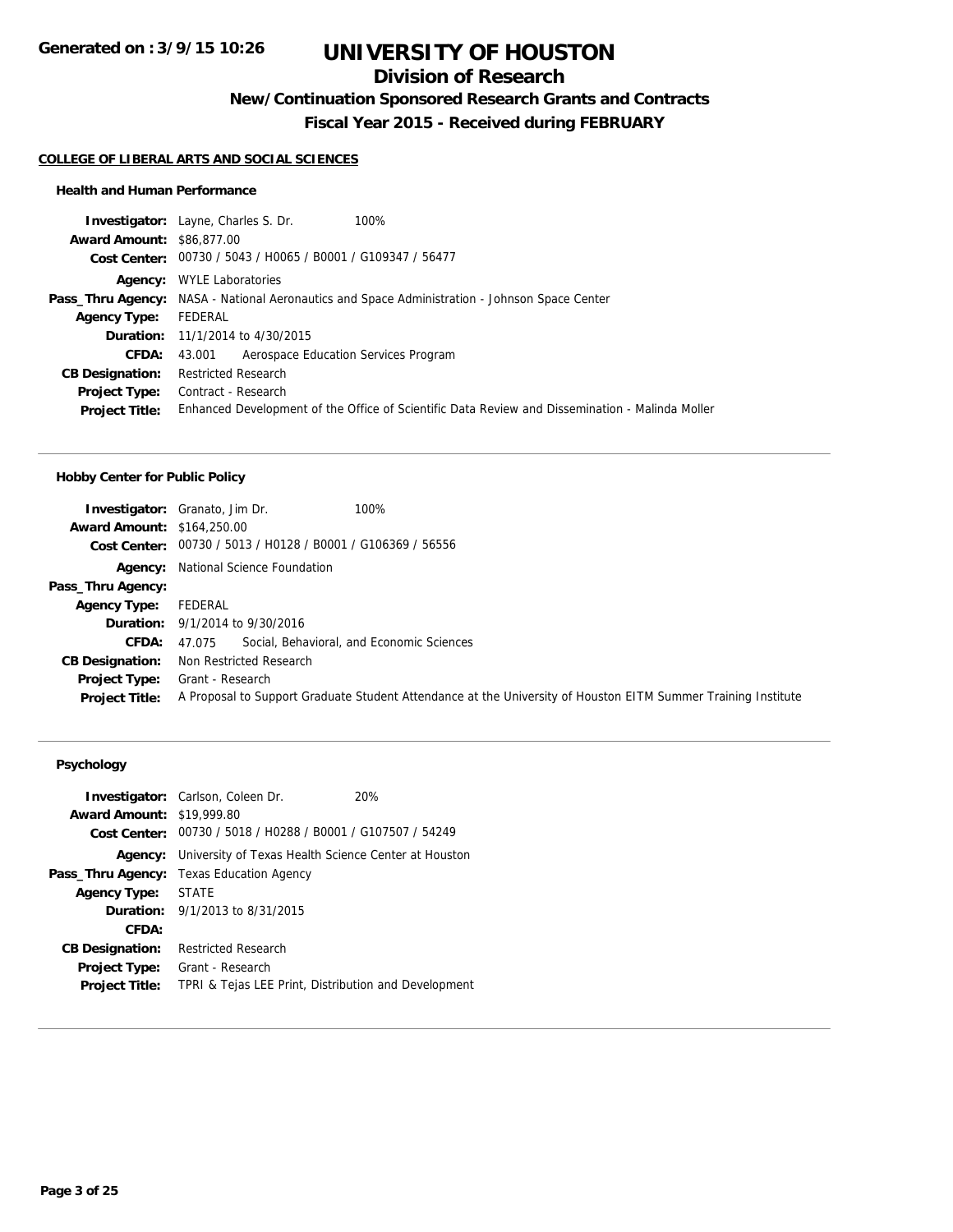# **Division of Research**

**New/Continuation Sponsored Research Grants and Contracts**

**Fiscal Year 2015 - Received during FEBRUARY**

## **COLLEGE OF LIBERAL ARTS AND SOCIAL SCIENCES**

| <b>Investigator:</b> Lu, Qian Dr.<br><b>Award Amount: \$313,582.00</b> |                                        | 100%<br>Cost Center: 00730 / 5013 / H0125 / B0001 / G107566 / 56882  |  |
|------------------------------------------------------------------------|----------------------------------------|----------------------------------------------------------------------|--|
| Agency:                                                                | National Cancer Institute              |                                                                      |  |
| Pass_Thru Agency:                                                      |                                        |                                                                      |  |
| Agency Type: FEDERAL                                                   |                                        |                                                                      |  |
|                                                                        | <b>Duration:</b> 9/1/2014 to 6/30/2019 |                                                                      |  |
| CFDA:                                                                  |                                        | 93.393 Cancer Cause and Prevention Research                          |  |
| <b>CB Designation:</b>                                                 | Restricted Research                    |                                                                      |  |
| <b>Project Type:</b><br><b>Project Title:</b>                          | Grant - Research                       | Joy Luck Academy: A Culturally Sensitive Social Support Intervention |  |

|                                  | 100%<br><b>Investigator:</b> Leasure, J. Leigh Dr.                                                      |
|----------------------------------|---------------------------------------------------------------------------------------------------------|
| <b>Award Amount: \$95,316.00</b> |                                                                                                         |
|                                  | Cost Center: 00730 / 5016 / H0125 / B0001 / G105390 / 56339                                             |
|                                  | <b>Agency:</b> Baylor College of Medicine                                                               |
|                                  | <b>Pass_Thru Agency:</b> Cancer Prevention and Research Institute of Texas                              |
| Agency Type:                     | STATE                                                                                                   |
|                                  | <b>Duration:</b> $3/1/2014$ to $5/31/2015$                                                              |
| CFDA:                            |                                                                                                         |
| <b>CB Designation:</b>           | <b>Restricted Research</b>                                                                              |
| <b>Project Type:</b>             | Grant - Research                                                                                        |
| <b>Project Title:</b>            | Blocking TNFRI Increases Tumor Radiosensitivity and Ameliorates Radiation-Induced Cognitive Impairments |

|                                  | <b>Investigator:</b> Zvolensky, Michael Dr.<br>$100\%$             |  |  |  |  |
|----------------------------------|--------------------------------------------------------------------|--|--|--|--|
| <b>Award Amount: \$24,045.00</b> |                                                                    |  |  |  |  |
|                                  | Cost Center: 00730 / 5015 / H0125 / B0001 / G108340 / 55299        |  |  |  |  |
| Agency:                          | University of Texas at Austin                                      |  |  |  |  |
|                                  | Pass_Thru Agency: NIH/Division of Research Grants                  |  |  |  |  |
| Agency Type: FEDERAL             |                                                                    |  |  |  |  |
|                                  | <b>Duration:</b> 1/1/2014 to 8/31/2015                             |  |  |  |  |
|                                  | Drug Abuse Research Programs<br><b>CFDA:</b> 93.279                |  |  |  |  |
| <b>CB Designation:</b>           | <b>Restricted Research</b>                                         |  |  |  |  |
| Project Type:                    | Grant - Research                                                   |  |  |  |  |
| <b>Project Title:</b>            | Enhancing Panic and Smoking Reduction Treatment with D-Cycloserine |  |  |  |  |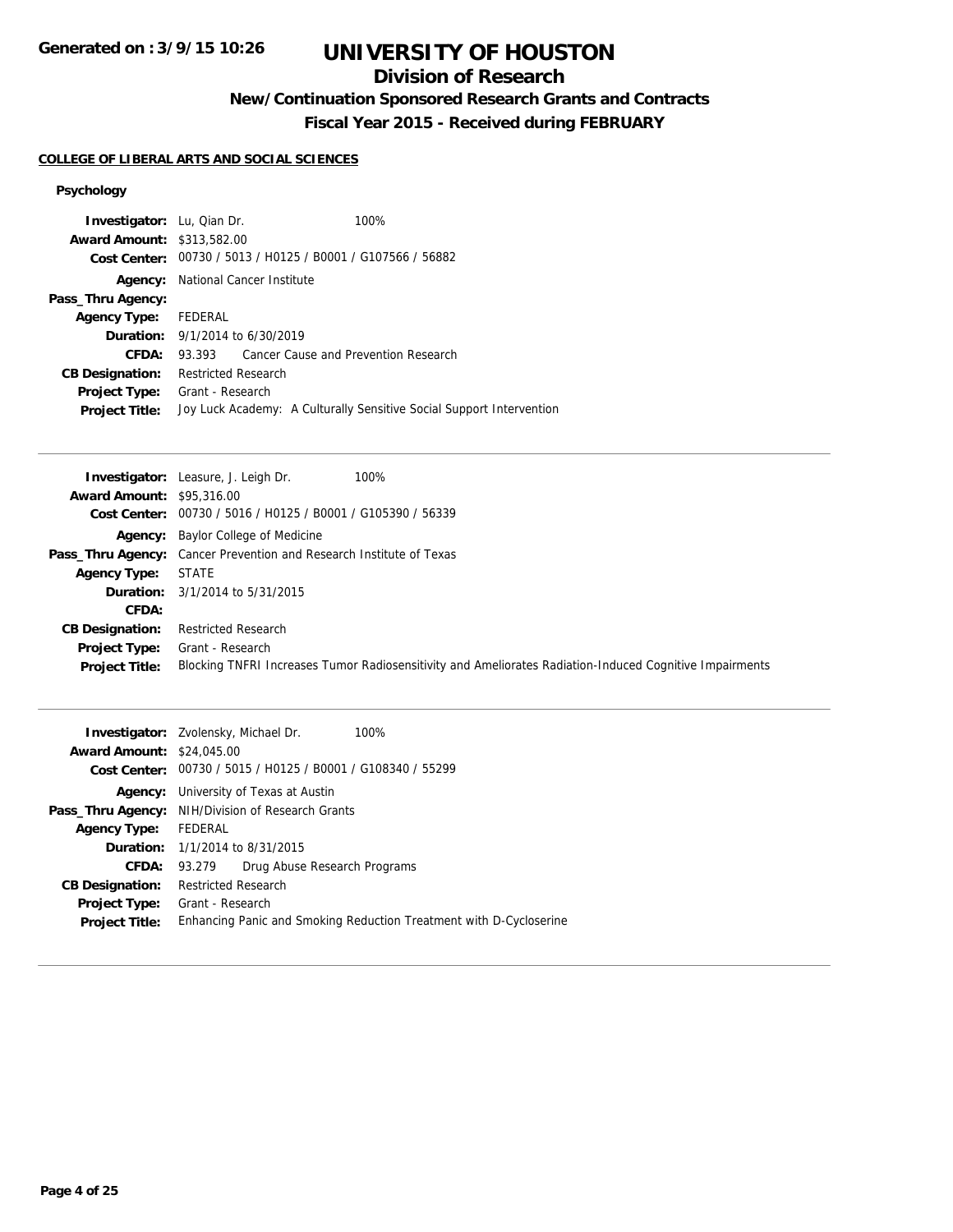# **Division of Research**

**New/Continuation Sponsored Research Grants and Contracts**

**Fiscal Year 2015 - Received during FEBRUARY**

## **COLLEGE OF LIBERAL ARTS AND SOCIAL SCIENCES**

| <b>Investigator:</b> Mehta, Paras Dr.<br><b>Award Amount: \$8,490.72</b> |                                                             |  | 30%                                                 |  |
|--------------------------------------------------------------------------|-------------------------------------------------------------|--|-----------------------------------------------------|--|
|                                                                          | Cost Center: 00730 / 5013 / H0288 / B0001 / G109073 / 56549 |  |                                                     |  |
|                                                                          |                                                             |  |                                                     |  |
| Agency:                                                                  | Michael E. DeBakey Veterans Affairs Medical Center          |  |                                                     |  |
| Pass_Thru Agency:                                                        |                                                             |  |                                                     |  |
| <b>Agency Type:</b>                                                      | FEDERAL                                                     |  |                                                     |  |
|                                                                          | <b>Duration:</b> $10/1/2014$ to $9/30/2015$                 |  |                                                     |  |
| CFDA:                                                                    | 64.033                                                      |  | VA Supportive Services for Veteran Families Program |  |
| <b>CB Designation:</b>                                                   | <b>Restricted Research</b>                                  |  |                                                     |  |
| <b>Project Type:</b>                                                     | Grant - Research                                            |  |                                                     |  |
| <b>Project Title:</b>                                                    | Peer Facilities VISN Contract FY 14-15                      |  |                                                     |  |

| <b>Investigator:</b> Massman, Paul Dr.         | 100%                                                        |
|------------------------------------------------|-------------------------------------------------------------|
| <b>Award Amount: \$40,429.92</b>               |                                                             |
| 00730 / 5021 / H0125 / B0100 / G108882 / 56134 |                                                             |
| TIRR Memorial Hermann                          |                                                             |
|                                                |                                                             |
| NON PROFIT                                     |                                                             |
| <b>Duration:</b> $9/1/2014$ to $8/31/2015$     |                                                             |
|                                                |                                                             |
| Non Restricted Research                        |                                                             |
| Grant - Research                               |                                                             |
|                                                | Clinical Neuropsychology Training-TIRR Mem Hermann-Struchen |
|                                                |                                                             |

|                                  | 30%<br><b>Investigator:</b> Francis, David Dr.                                                |
|----------------------------------|-----------------------------------------------------------------------------------------------|
| <b>Award Amount: \$12,420.00</b> |                                                                                               |
|                                  | Cost Center: 00730 / 5013 / H0288 / B0001 / G109072 / 56548                                   |
|                                  | Agency: Michael E. DeBakey Veterans Affairs Medical Center                                    |
| Pass_Thru Agency:                |                                                                                               |
| <b>Agency Type:</b>              | FEDERAL                                                                                       |
|                                  | <b>Duration:</b> 10/1/2014 to 9/30/2015                                                       |
| CFDA:                            | VA Supportive Services for Veteran Families Program<br>64.033                                 |
| <b>CB Designation:</b>           | <b>Restricted Research</b>                                                                    |
| <b>Project Type:</b>             | Grant - Research                                                                              |
| <b>Project Title:</b>            | THE BURDEN OF NON-ALCOHOLIC FATTY LIVER DISEASE (NAFLD) IN THE VETERANS HEALTH ADMINISTRATION |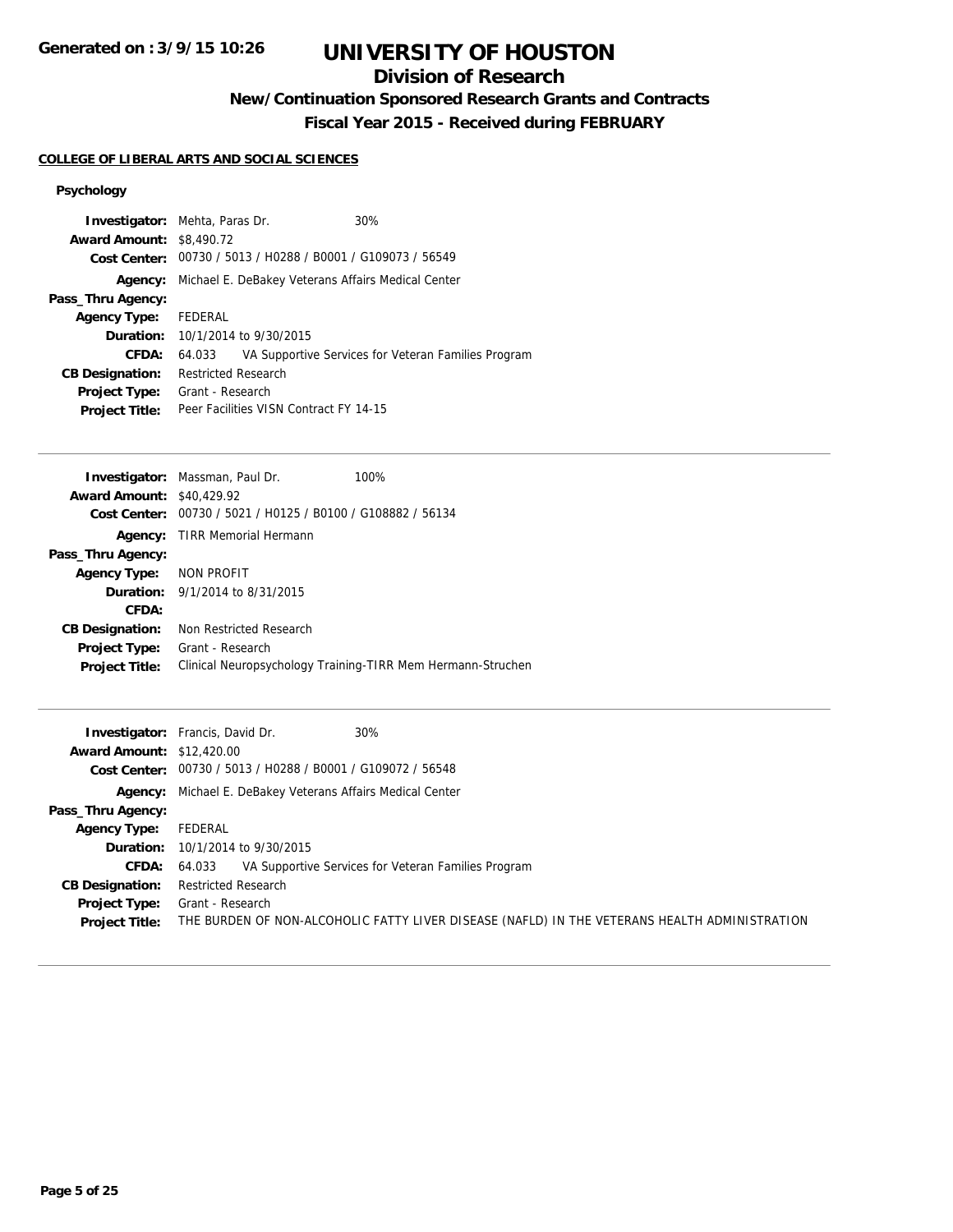## **Division of Research**

**New/Continuation Sponsored Research Grants and Contracts**

**Fiscal Year 2015 - Received during FEBRUARY**

## **COLLEGE OF LIBERAL ARTS AND SOCIAL SCIENCES**

| <b>Investigator:</b> Mehta, Paras Dr.     |                         |                                         | 30%                                                         |
|-------------------------------------------|-------------------------|-----------------------------------------|-------------------------------------------------------------|
| <b>Award Amount: \$3,796.20</b>           |                         |                                         |                                                             |
|                                           |                         |                                         | Cost Center: 00730 / 5013 / H0288 / B0001 / G109089 / 56550 |
| Agency:                                   |                         |                                         | Michael E. DeBakey Veterans Affairs Medical Center          |
| Pass_Thru Agency: Veterans Administration |                         |                                         |                                                             |
| <b>Agency Type:</b>                       | FEDERAL                 |                                         |                                                             |
|                                           |                         | <b>Duration:</b> 10/1/2014 to 9/30/2015 |                                                             |
| CFDA:                                     | 64.033                  |                                         | VA Supportive Services for Veteran Families Program         |
| <b>CB Designation:</b>                    | Non Restricted Research |                                         |                                                             |
| <b>Project Type:</b>                      | Grant - Research        |                                         |                                                             |
| <b>Project Title:</b>                     |                         |                                         | Peer Facilities VISN Contract FY 14-15 - Sonya Stokes       |

| Award Amount: \$720.96<br>Cost Center: 00730 / 5022 / H0125 / B0100 / G108873 / 56059<br><b>Agency:</b> Houston Neuropsychology Group<br>Pass_Thru Agency:<br>PROFIT<br><b>Agency Type:</b><br><b>Duration:</b> 9/1/2014 to 8/31/2015<br>CFDA:<br>Non Restricted Research<br><b>CB Designation:</b><br>Grant - Research<br><b>Project Type:</b> | 100%<br><b>Investigator:</b> Massman, Paul Dr. |
|-------------------------------------------------------------------------------------------------------------------------------------------------------------------------------------------------------------------------------------------------------------------------------------------------------------------------------------------------|------------------------------------------------|
|                                                                                                                                                                                                                                                                                                                                                 |                                                |
|                                                                                                                                                                                                                                                                                                                                                 |                                                |
|                                                                                                                                                                                                                                                                                                                                                 |                                                |
|                                                                                                                                                                                                                                                                                                                                                 |                                                |
|                                                                                                                                                                                                                                                                                                                                                 |                                                |
|                                                                                                                                                                                                                                                                                                                                                 |                                                |
|                                                                                                                                                                                                                                                                                                                                                 |                                                |
|                                                                                                                                                                                                                                                                                                                                                 |                                                |
|                                                                                                                                                                                                                                                                                                                                                 |                                                |
| Clinical Neuropsychology Training-Houston Neuropsychology Group-Largen/Davis: Student - Marika Faytell<br><b>Project Title:</b>                                                                                                                                                                                                                 |                                                |
|                                                                                                                                                                                                                                                                                                                                                 |                                                |

| <b>Award Amount: \$11,976.00</b> | <b>Investigator:</b> Neighbors, Clayton Dr.<br>100%<br>Cost Center: 00730 / 5013 / H0125 / B0001 / G104869 / 53978 |
|----------------------------------|--------------------------------------------------------------------------------------------------------------------|
|                                  | <b>Agency:</b> University of Washington                                                                            |
| Pass_Thru Agency:                | NIH/Division of Research Grants                                                                                    |
| <b>Agency Type:</b>              | FEDERAL                                                                                                            |
|                                  | <b>Duration:</b> 12/15/2012 to 11/30/2015                                                                          |
| CFDA:                            | Alcohol Research Programs<br>93.273                                                                                |
| <b>CB Designation:</b>           | <b>Restricted Research</b>                                                                                         |
| Project Type:                    | Grant - Research                                                                                                   |
| <b>Project Title:</b>            | Implicit Measures to Improve Prediction of Hazarding Drinking                                                      |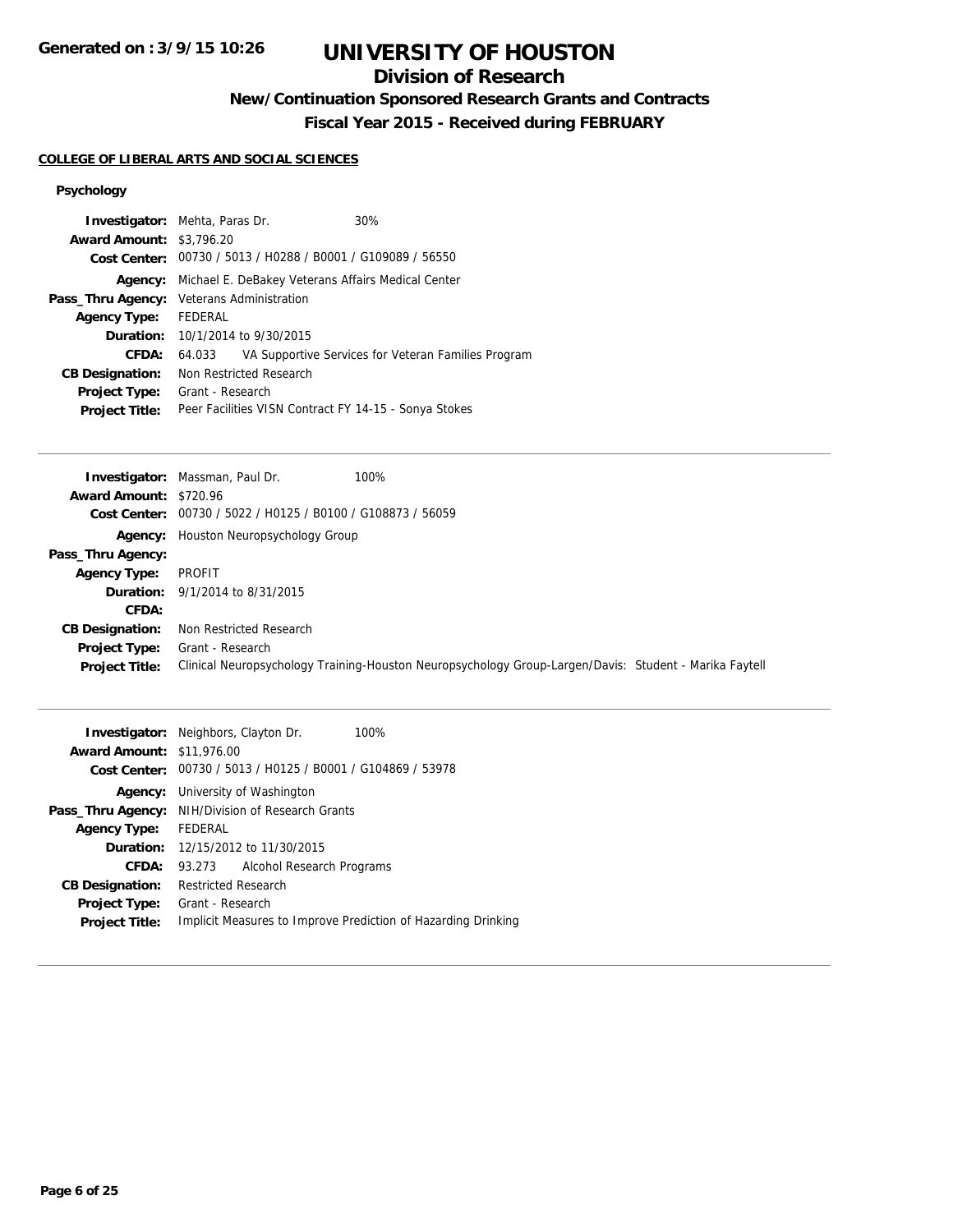## **Division of Research**

**New/Continuation Sponsored Research Grants and Contracts**

**Fiscal Year 2015 - Received during FEBRUARY**

## **COLLEGE OF NATURAL SCIENCES AND MATHEMATICS**

### **Biology/Biochemistry**

| <b>Investigator:</b> Schwartz, Robert Dr. |                                            |                                                             | 100% |
|-------------------------------------------|--------------------------------------------|-------------------------------------------------------------|------|
| <b>Award Amount: \$41,349.00</b>          |                                            |                                                             |      |
|                                           |                                            | Cost Center: 00730 / 5013 / H0104 / B0001 / G107071 / 53338 |      |
| Agency:                                   |                                            | University of California - San Diego                        |      |
| Pass_Thru Agency:                         |                                            | National Heart, Lung, and Blood Institute                   |      |
| <b>Agency Type:</b>                       | <b>FFDFRAL</b>                             |                                                             |      |
|                                           | <b>Duration:</b> $4/1/2013$ to $8/31/2014$ |                                                             |      |
| CFDA:                                     | 93.837                                     | Heart and Vascular Diseases Research                        |      |
| <b>CB Designation:</b>                    | <b>Restricted Research</b>                 |                                                             |      |
| <b>Project Type:</b>                      | Grant - Research                           |                                                             |      |
| <b>Project Title:</b>                     |                                            | microRNAs and integrative control of cardiopoiesis          |      |

|                                 | <b>Investigator:</b> Pennings, Steve Dr.                    | 37.5% |
|---------------------------------|-------------------------------------------------------------|-------|
| <b>Award Amount: \$8,032.50</b> |                                                             |       |
|                                 | Cost Center: 00730 / 5013 / H0104 / B0001 / G105100 / 52419 |       |
|                                 | <b>Agency:</b> University of Georgia                        |       |
|                                 | <b>Pass_Thru Agency:</b> National Science Foundation        |       |
| <b>Agency Type:</b>             | FEDERAL                                                     |       |
|                                 | <b>Duration:</b> 12/1/2012 to 11/30/2015                    |       |
| CFDA:                           | Geosciences<br>47.050                                       |       |
| <b>CB Designation:</b>          | <b>Restricted Research</b>                                  |       |
| <b>Project Type:</b>            | Grant - Research                                            |       |
| <b>Project Title:</b>           | LTER: Georgia Coastal Ecosystems-III                        |       |

|                                  | <b>Investigator:</b> Schwartz, Robert Dr.<br>100%           |
|----------------------------------|-------------------------------------------------------------|
| <b>Award Amount: \$93,276.89</b> |                                                             |
|                                  | Cost Center: 00730 / 5021 / H0104 / B0001 / G109436 / 56567 |
|                                  | <b>Agency:</b> Texas Heart Institute                        |
| Pass_Thru Agency:                |                                                             |
| Agency Type: NON PROFIT          |                                                             |
|                                  | <b>Duration:</b> $9/1/2014$ to $8/31/2015$                  |
| CFDA:                            |                                                             |
| <b>CB Designation:</b>           | <b>Restricted Research</b>                                  |
| <b>Project Type:</b>             | Grant - Research                                            |
| <b>Project Title:</b>            | Salary Reimbursement Agreement for Dr. Robert Schwartz      |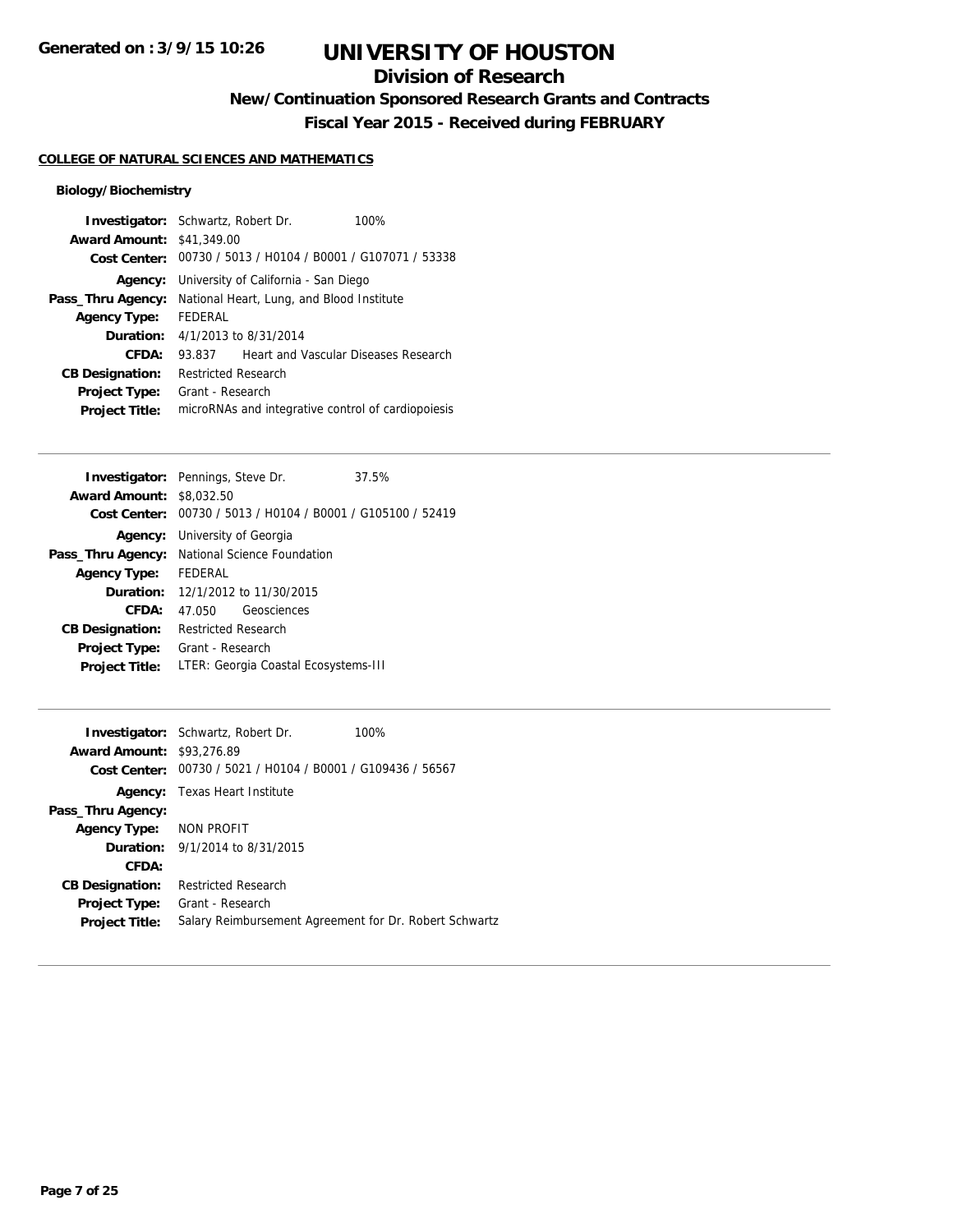# **Division of Research**

**New/Continuation Sponsored Research Grants and Contracts**

**Fiscal Year 2015 - Received during FEBRUARY**

## **COLLEGE OF NATURAL SCIENCES AND MATHEMATICS**

### **Biology/Biochemistry**

|                                 | <b>Investigator:</b> Garbey, Marc Dr.                       | 25% |
|---------------------------------|-------------------------------------------------------------|-----|
| <b>Award Amount: \$5,355.00</b> |                                                             |     |
|                                 | Cost Center: 00730 / 5013 / H0104 / B0001 / G105100 / 52419 |     |
| Agency:                         | University of Georgia                                       |     |
|                                 | Pass_Thru Agency: National Science Foundation               |     |
| Agency Type:                    | FEDERAL                                                     |     |
|                                 | <b>Duration:</b> 12/1/2012 to 11/30/2015                    |     |
| CFDA:                           | Geosciences<br>47.050                                       |     |
| <b>CB Designation:</b>          | <b>Restricted Research</b>                                  |     |
| <b>Project Type:</b>            | Grant - Research                                            |     |
| <b>Project Title:</b>           | LTER: Georgia Coastal Ecosystems-III                        |     |
|                                 |                                                             |     |

### **Chemistry**

|                                  | <b>Investigator:</b> Meen, James Dr.                        | 30%                                                             |
|----------------------------------|-------------------------------------------------------------|-----------------------------------------------------------------|
| <b>Award Amount: \$12,000.00</b> |                                                             |                                                                 |
|                                  | Cost Center: 00730 / 5043 / H0452 / B0001 / G107616 / 54500 |                                                                 |
| Agency:                          | <b>Clarkson Aerospace Corporation</b>                       |                                                                 |
|                                  | <b>Pass_Thru Agency:</b> U.S. Air Force Research Laboratory |                                                                 |
| <b>Agency Type:</b>              | FEDERAL                                                     |                                                                 |
|                                  | <b>Duration:</b> 9/3/2013 to 12/31/2015                     |                                                                 |
| CFDA:                            | 12.800                                                      | Air Force Defense Research Sciences Program                     |
| <b>CB Designation:</b>           | <b>Restricted Research</b>                                  |                                                                 |
| <b>Project Type:</b>             | Contract - Research                                         |                                                                 |
| <b>Project Title:</b>            |                                                             | AFRL Collaboration Program-Materials and Manufacturing Research |
|                                  |                                                             |                                                                 |

|                                  | <b>Investigator:</b> Bott, Simon G. Dr.   | 10%                                                         |
|----------------------------------|-------------------------------------------|-------------------------------------------------------------|
| <b>Award Amount: \$54,800.00</b> |                                           |                                                             |
|                                  |                                           | Cost Center: 00730 / 5014 / H0062 / A0001 / G107514 / 54894 |
| Agency:                          | Texas Higher Education Coordinating Board |                                                             |
| Pass_Thru Agency:                | U.S. Department of Education              |                                                             |
| <b>Agency Type:</b>              | <b>FEDERAL</b>                            |                                                             |
|                                  | <b>Duration:</b> 2/1/2014 to 4/30/2016    |                                                             |
| CFDA:                            | 84.367                                    | <b>Improving Teacher Quality State Grants</b>               |
| <b>CB Designation:</b>           | Non Research                              |                                                             |
| <b>Project Type:</b>             | Grant - Instruction                       |                                                             |
| <b>Project Title:</b>            |                                           | Science Teaching Equity Program- Grades 4 through 12        |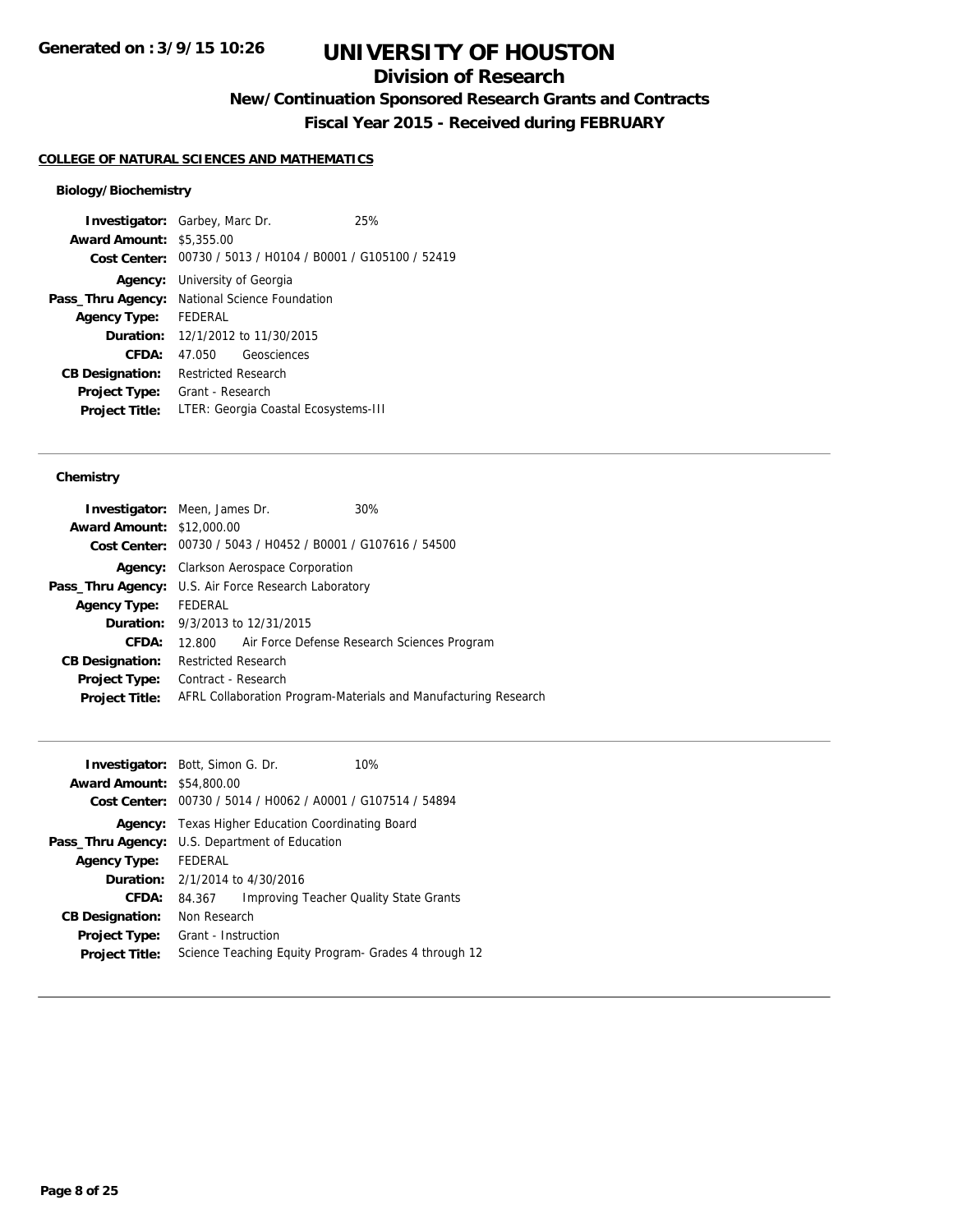# **Division of Research**

**New/Continuation Sponsored Research Grants and Contracts**

**Fiscal Year 2015 - Received during FEBRUARY**

## **COLLEGE OF NATURAL SCIENCES AND MATHEMATICS**

### **Computer Science**

|                                   | 100%<br><b>Investigator:</b> Solorio, Thamar Dr.            |                                                                                                 |
|-----------------------------------|-------------------------------------------------------------|-------------------------------------------------------------------------------------------------|
| <b>Award Amount: \$248,312.00</b> |                                                             |                                                                                                 |
|                                   | Cost Center: 00730 / 5013 / H0108 / B0001 / G109034 / 56331 |                                                                                                 |
|                                   | <b>Agency:</b> National Science Foundation                  |                                                                                                 |
| Pass_Thru Agency:                 |                                                             |                                                                                                 |
| <b>Agency Type:</b>               | FEDERAL                                                     |                                                                                                 |
|                                   | <b>Duration:</b> 8/31/2014 to 8/31/2015                     |                                                                                                 |
| <b>CFDA:</b>                      | 47.070                                                      | Computer and Information Science and Engineering (CISE)                                         |
| <b>CB Designation:</b>            | <b>Restricted Research</b>                                  |                                                                                                 |
| <b>Project Type:</b>              | Grant - Research                                            |                                                                                                 |
| <b>Project Title:</b>             |                                                             | Collaborative Research CI-ADDO NEW: A repository for annotating multilingual code-switched data |

| <b>Investigator:</b> Gnawali, Omprakash Dr.<br>100%                           |  |  |
|-------------------------------------------------------------------------------|--|--|
| <b>Award Amount: \$125,243.00</b>                                             |  |  |
| Cost Center: 00730 / 5013 / H0108 / B0001 / G108237 / 55133                   |  |  |
| <b>Agency:</b> Johns Hopkins University                                       |  |  |
| Pass_Thru Agency: National Science Foundation                                 |  |  |
| FEDERAL                                                                       |  |  |
| <b>Duration:</b> $1/1/2014$ to $8/31/2015$                                    |  |  |
| Computer and Information Science and Engineering (CISE)<br>47.070             |  |  |
| <b>Restricted Research</b>                                                    |  |  |
| Grant - Research                                                              |  |  |
| Optimizing Networking for Sensing Application Deployments in Remote Locations |  |  |
|                                                                               |  |  |

|                                  | <b>Investigator:</b> Vilalta, Ricardo Dr.                   | 50% |
|----------------------------------|-------------------------------------------------------------|-----|
| <b>Award Amount: \$45,000.00</b> |                                                             |     |
|                                  | Cost Center: 00730 / 5022 / H0288 / B0001 / C106149 / 54079 |     |
|                                  | <b>Agency:</b> Repsol Services Company                      |     |
| Pass_Thru Agency:                |                                                             |     |
| <b>Agency Type:</b>              | PROFIT                                                      |     |
|                                  | <b>Duration:</b> $5/1/2013$ to $6/30/2015$                  |     |
| CFDA:                            |                                                             |     |
| <b>CB Designation:</b>           | <b>Restricted Research</b>                                  |     |
| <b>Project Type:</b>             | Grant - Research                                            |     |
| <b>Project Title:</b>            | Data Mining Techniques Applied to Seismic Data              |     |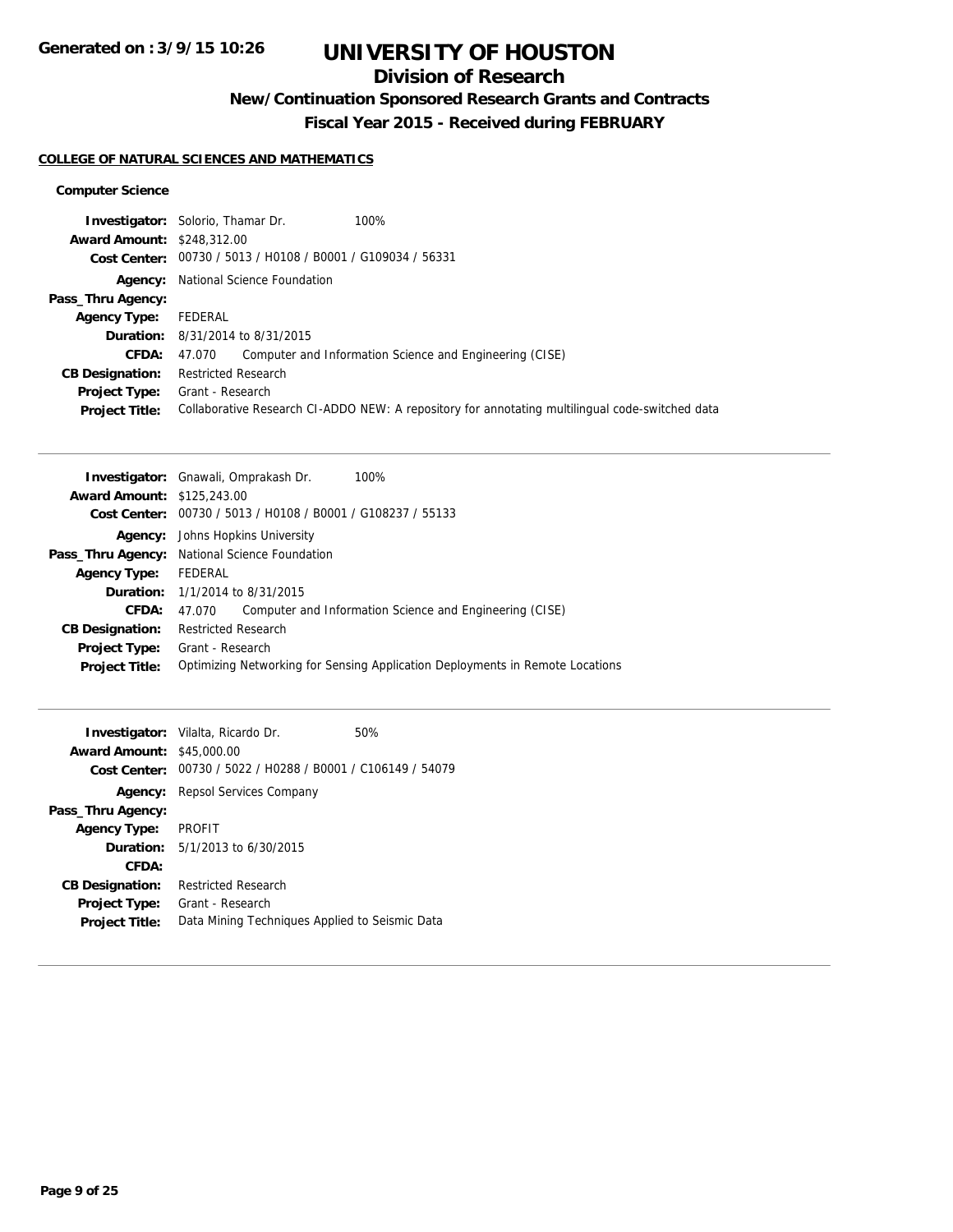## **Division of Research**

**New/Continuation Sponsored Research Grants and Contracts**

**Fiscal Year 2015 - Received during FEBRUARY**

#### **COLLEGE OF NATURAL SCIENCES AND MATHEMATICS**

### **Earth & Atmospheric Sciences**

|                                  | 100%<br><b>Investigator:</b> Stewart, Robert Dr.            |                                                                                                                      |
|----------------------------------|-------------------------------------------------------------|----------------------------------------------------------------------------------------------------------------------|
| <b>Award Amount: \$45,000.00</b> |                                                             |                                                                                                                      |
|                                  | Cost Center: 00730 / 5022 / H0109 / B0001 / C105301 / 52526 |                                                                                                                      |
|                                  | <b>Agency:</b> Various Private Profit Agencies              |                                                                                                                      |
| Pass_Thru Agency:                |                                                             |                                                                                                                      |
| <b>Agency Type:</b>              | PROFIT                                                      |                                                                                                                      |
|                                  | <b>Duration:</b> 9/1/2012 to 8/31/2015                      |                                                                                                                      |
| CFDA:                            |                                                             |                                                                                                                      |
| <b>CB Designation:</b>           | Restricted Research                                         |                                                                                                                      |
| <b>Project Type:</b>             | Contract - Research                                         |                                                                                                                      |
| <b>Project Title:</b>            | From Lab to Oilfield                                        | Allied Geophysical Laboratories (AGL) Consortium: Full-wave Seismic Exploration for Reservoir Lithologies and Fluids |

|                                  | <b>Investigator:</b> Mann, Paul Dr.                         | 100% |
|----------------------------------|-------------------------------------------------------------|------|
| <b>Award Amount: \$60,000.00</b> |                                                             |      |
|                                  | Cost Center: 00730 / 5022 / H0109 / B0001 / C106782 / 52937 |      |
|                                  | <b>Agency:</b> Various Private Profit Agencies              |      |
| Pass_Thru Agency:                |                                                             |      |
| <b>Agency Type:</b>              | <b>PROFIT</b>                                               |      |
|                                  | <b>Duration:</b> 9/1/2012 to 8/31/2018                      |      |
| <b>CFDA:</b>                     |                                                             |      |
| <b>CB Designation:</b>           | <b>Restricted Research</b>                                  |      |
| <b>Project Type:</b>             | Contract - Research                                         |      |
| <b>Project Title:</b>            | Caribbean Basins, Tectonics, and Hydrocarbons - Phase III   |      |
|                                  |                                                             |      |

## **Mathematics**

| <b>Award Amount:</b>   | <b>Investigator:</b> Evans, Paige Dr.<br>\$80,000.00        | 100% |
|------------------------|-------------------------------------------------------------|------|
|                        | Cost Center: 00730 / 5021 / H0110 / B0100 / C109623 / 56890 |      |
| Agency:                | Bernard Harris Foundation                                   |      |
| Pass_Thru Agency:      |                                                             |      |
| Agency Type:           | <b>FOUNDATION</b>                                           |      |
|                        | <b>Duration:</b> $2/2/2015$ to $2/2/2016$                   |      |
| CFDA:                  |                                                             |      |
| <b>CB Designation:</b> | Non Restricted Research                                     |      |
| <b>Project Type:</b>   | Grant - Research                                            |      |
| <b>Project Title:</b>  | ExxonMobil Bernard Harris Summer Science Camp               |      |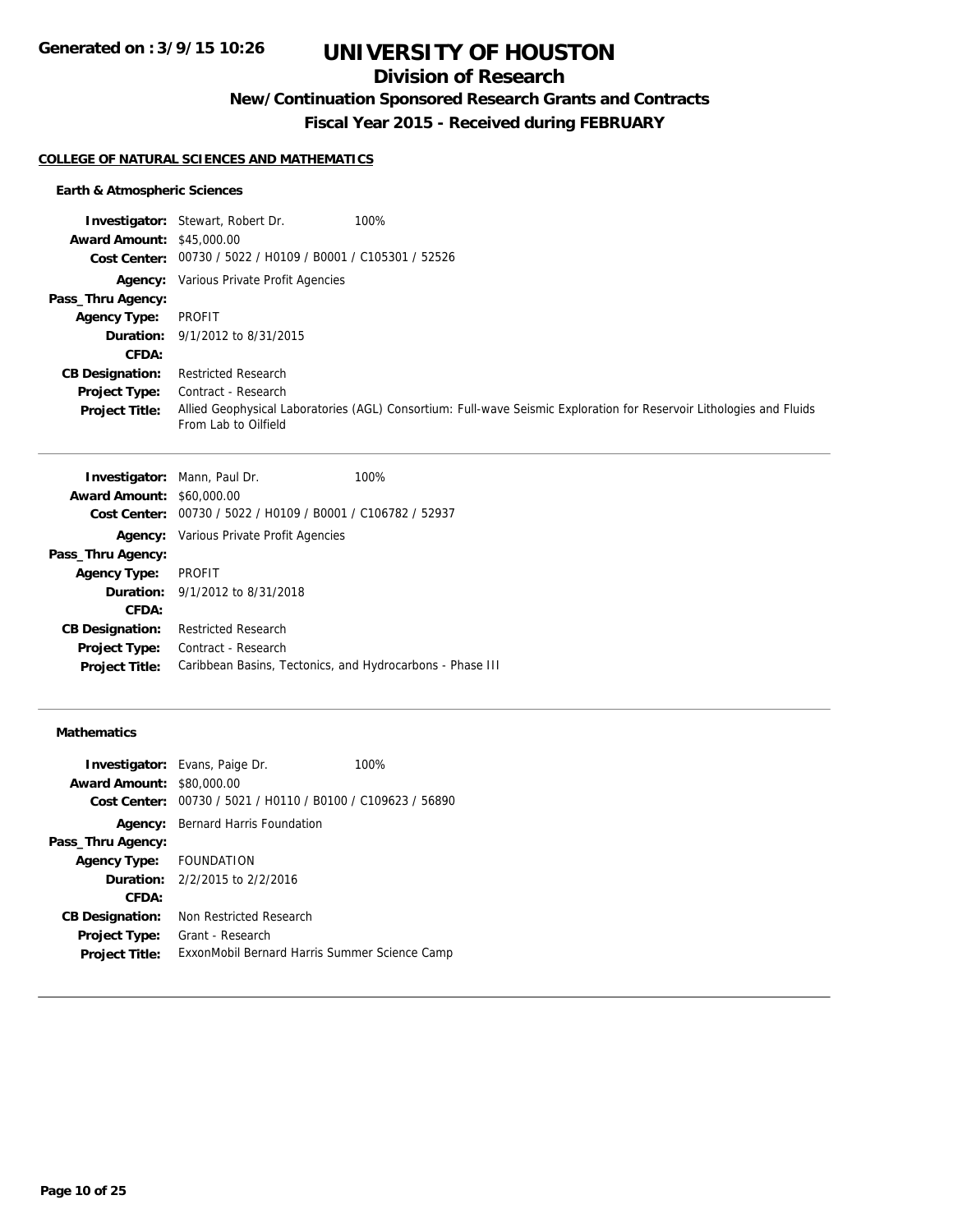# **Division of Research**

**New/Continuation Sponsored Research Grants and Contracts**

**Fiscal Year 2015 - Received during FEBRUARY**

## **COLLEGE OF NATURAL SCIENCES AND MATHEMATICS**

### **Physics**

| <b>Award Amount: \$99,400.00</b> | <b>Investigator:</b> Weglein, Arthur Dr.                    | 100% |
|----------------------------------|-------------------------------------------------------------|------|
|                                  | Cost Center: 00730 / 5022 / H0112 / B0001 / C106694 / 52863 |      |
|                                  | <b>Agency:</b> Various Private Profit Agencies              |      |
| Pass_Thru Agency:                |                                                             |      |
| <b>Agency Type:</b>              | <b>PROFIT</b>                                               |      |
|                                  | <b>Duration:</b> $1/1/2013$ to $12/31/2020$                 |      |
| CFDA:                            |                                                             |      |
| <b>CB Designation:</b>           | <b>Restricted Research</b>                                  |      |
| <b>Project Type:</b>             | Contract - Research                                         |      |
| <b>Project Title:</b>            | Mission-Oriented Seismic Research Program                   |      |

|                                  | <b>Investigator:</b> Cheung, Margaret Dr.<br>10%            |  |  |
|----------------------------------|-------------------------------------------------------------|--|--|
| <b>Award Amount: \$54,800.00</b> |                                                             |  |  |
|                                  | Cost Center: 00730 / 5014 / H0062 / A0001 / G107514 / 54894 |  |  |
| Agency:                          | Texas Higher Education Coordinating Board                   |  |  |
| Pass_Thru Agency:                | U.S. Department of Education                                |  |  |
| <b>Agency Type:</b>              | FEDERAL                                                     |  |  |
|                                  | <b>Duration:</b> $2/1/2014$ to $4/30/2016$                  |  |  |
| CFDA:                            | <b>Improving Teacher Quality State Grants</b><br>84.367     |  |  |
| <b>CB Designation:</b>           | Non Research                                                |  |  |
| Project Type:                    | Grant - Instruction                                         |  |  |
| <b>Project Title:</b>            | Science Teaching Equity Program- Grades 4 through 12        |  |  |
|                                  |                                                             |  |  |

|                                  | <b>Investigator:</b> Forrest, Rebecca Dr.                   | 10%                                    |  |
|----------------------------------|-------------------------------------------------------------|----------------------------------------|--|
| <b>Award Amount: \$54,800.00</b> |                                                             |                                        |  |
|                                  | Cost Center: 00730 / 5014 / H0062 / A0001 / G107514 / 54894 |                                        |  |
| Agency:                          | Texas Higher Education Coordinating Board                   |                                        |  |
|                                  | <b>Pass_Thru Agency:</b> U.S. Department of Education       |                                        |  |
| <b>Agency Type:</b>              | FEDERAL                                                     |                                        |  |
|                                  | <b>Duration:</b> $2/1/2014$ to $4/30/2016$                  |                                        |  |
| CFDA:                            | 84.367                                                      | Improving Teacher Quality State Grants |  |
| <b>CB Designation:</b>           | Non Research                                                |                                        |  |
| <b>Project Type:</b>             | Grant - Instruction                                         |                                        |  |
| <b>Project Title:</b>            | Science Teaching Equity Program- Grades 4 through 12        |                                        |  |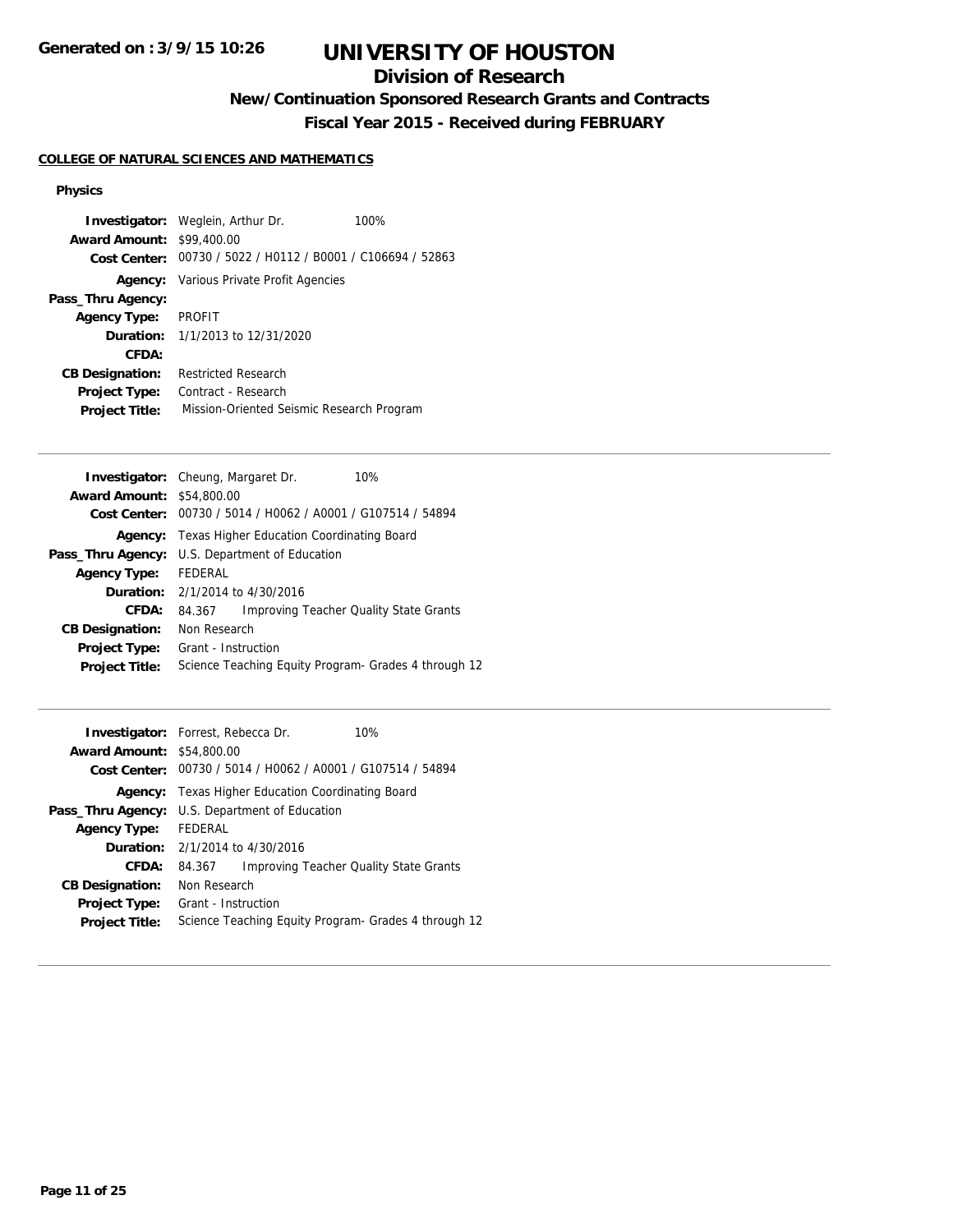# **Division of Research**

**New/Continuation Sponsored Research Grants and Contracts**

**Fiscal Year 2015 - Received during FEBRUARY**

### **COLLEGE OF NATURAL SCIENCES AND MATHEMATICS**

#### **Physics**

**Investigator:** Hor, Pei-Herng Dr. 50% **Award Amount:** \$31,258.00 **Cost Center:** 00730 / 5021 / H0112 / B0001 / G100470 / 45459 **Agency:** St. Luke's Episcopal Hospital **Pass\_Thru Agency: Agency Type:** NON PROFIT **Duration:** 6/1/2009 to 5/31/2015 **CFDA: CB Designation:** Restricted Research **Project Type:** Grant - Research **Project Title:** Simulation & Optimization of High Intensity Focus Ultrasound Surgery

#### **COLLEGE OF PHARMACY**

#### **Clinical Pharmacy & Administration**

|                                  | 100%<br><b>Investigator:</b> Fleming, Marc Dr.                                        |
|----------------------------------|---------------------------------------------------------------------------------------|
| <b>Award Amount: \$10,000.00</b> |                                                                                       |
|                                  | Cost Center: 00730 / 5021 / H0118 / B0001 / C108984 / 56663                           |
|                                  | <b>Agency:</b> American Association of Colleges of Pharmacy                           |
| Pass_Thru Agency:                |                                                                                       |
| Agency Type: NON PROFIT          |                                                                                       |
|                                  | <b>Duration:</b> 1/1/2015 to 12/31/2015                                               |
| CFDA:                            |                                                                                       |
| <b>CB Designation:</b>           | <b>Restricted Research</b>                                                            |
| Project Type:                    | Grant - Research                                                                      |
| <b>Project Title:</b>            | Pharmacist-Patient Communication about Addiction and Willingness to Counsel and Refer |

| <b>Award Amount: \$9,812.40</b><br>Cost Center: | <b>Investigator:</b> Garey, Kevin Dr.<br>00730 / 5022 / H0118 / B0001 / G108692 / 56452 | 40%                                                                                                              |
|-------------------------------------------------|-----------------------------------------------------------------------------------------|------------------------------------------------------------------------------------------------------------------|
| Agency:                                         | T2 Biosystems                                                                           |                                                                                                                  |
| Pass_Thru Agency:                               |                                                                                         |                                                                                                                  |
| <b>Agency Type:</b>                             | PROFIT                                                                                  |                                                                                                                  |
|                                                 | <b>Duration:</b> 10/14/2014 to 5/31/2015                                                |                                                                                                                  |
| CFDA:                                           |                                                                                         |                                                                                                                  |
| <b>CB Designation:</b>                          | <b>Restricted Research</b>                                                              |                                                                                                                  |
| <b>Project Type:</b>                            | Grant - Research                                                                        |                                                                                                                  |
| <b>Project Title:</b>                           | of Candida Species Using Seeded Blood Samples                                           | The Effect of Antifungals on the Performance of the T2Candida Assay vs. Automated Blood Culture in the Detection |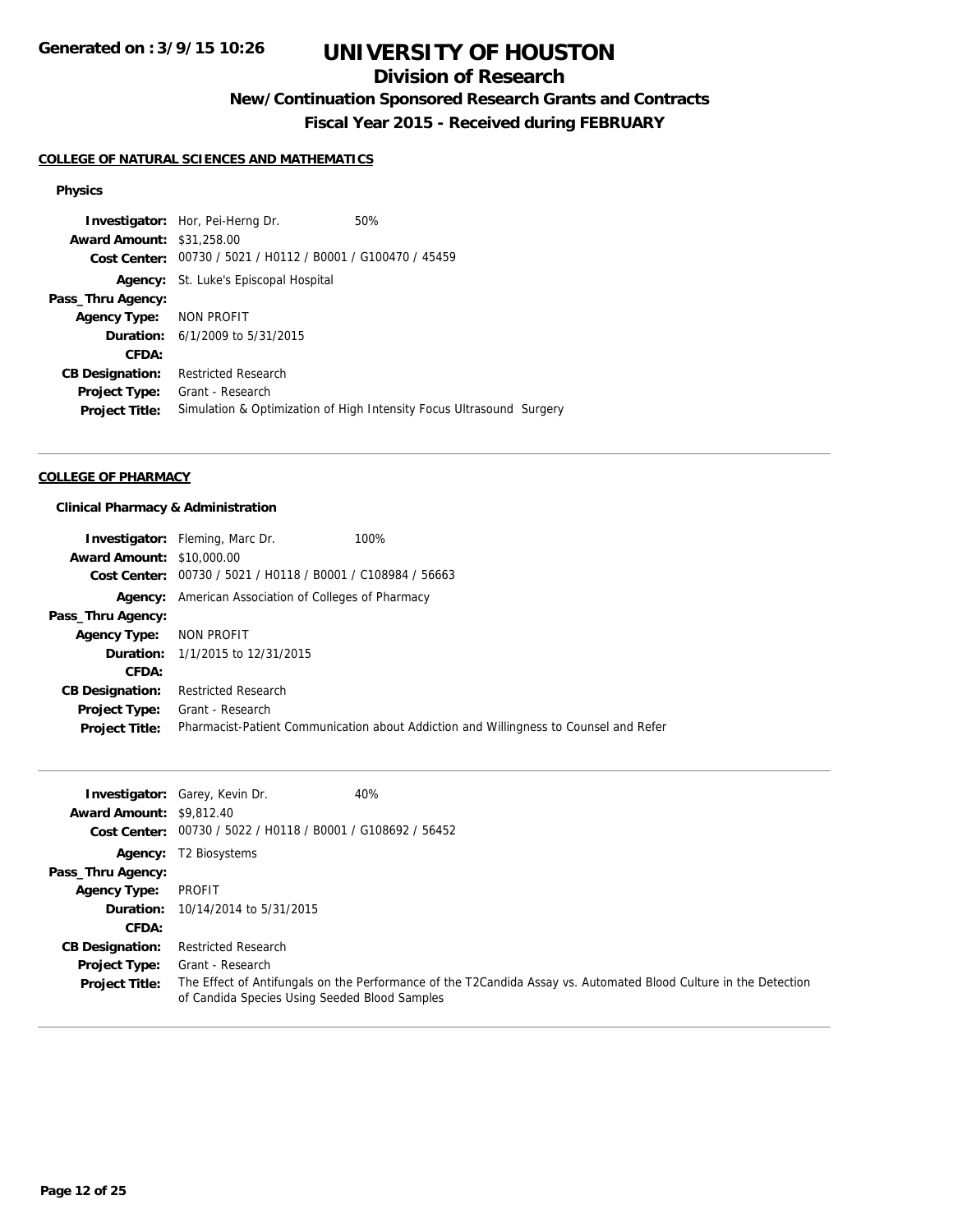# **Division of Research**

# **New/Continuation Sponsored Research Grants and Contracts**

**Fiscal Year 2015 - Received during FEBRUARY**

#### **COLLEGE OF PHARMACY**

### **Clinical Pharmacy & Administration**

|                                  | <b>Investigator:</b> Beyda, Nicholas Dr.                    | 60%                                                                                                              |
|----------------------------------|-------------------------------------------------------------|------------------------------------------------------------------------------------------------------------------|
| <b>Award Amount: \$14,718.60</b> |                                                             |                                                                                                                  |
|                                  | Cost Center: 00730 / 5022 / H0118 / B0001 / G108692 / 56452 |                                                                                                                  |
|                                  | <b>Agency:</b> T2 Biosystems                                |                                                                                                                  |
| Pass_Thru Agency:                |                                                             |                                                                                                                  |
| <b>Agency Type:</b>              | PROFIT                                                      |                                                                                                                  |
|                                  | <b>Duration:</b> 10/14/2014 to 5/31/2015                    |                                                                                                                  |
| CFDA:                            |                                                             |                                                                                                                  |
| <b>CB Designation:</b>           | <b>Restricted Research</b>                                  |                                                                                                                  |
| <b>Project Type:</b>             | Grant - Research                                            |                                                                                                                  |
| <b>Project Title:</b>            | of Candida Species Using Seeded Blood Samples               | The Effect of Antifungals on the Performance of the T2Candida Assay vs. Automated Blood Culture in the Detection |

#### **COLLEGE OF TECHNOLOGY**

## **Center for Life Sciences Technology**

| <b>Investigator:</b> Iyer, Rupa Dr. |                                                | 100%                                                                                                             |
|-------------------------------------|------------------------------------------------|------------------------------------------------------------------------------------------------------------------|
| <b>Award Amount: \$50,000.00</b>    |                                                |                                                                                                                  |
| Cost Center:                        | 00730 / 5013 / H0468 / B0001 / G109318 / 56523 |                                                                                                                  |
| Agency:                             | National Science Foundation                    |                                                                                                                  |
| Pass_Thru Agency:                   |                                                |                                                                                                                  |
| <b>Agency Type:</b>                 | FEDERAL                                        |                                                                                                                  |
|                                     | <b>Duration:</b> 1/1/2015 to 6/30/2015         |                                                                                                                  |
| <b>CFDA:</b> $47.041$               | Engineering Grants                             |                                                                                                                  |
| <b>CB Designation:</b>              | <b>Restricted Research</b>                     |                                                                                                                  |
| <b>Project Type:</b>                | Grant - Research                               |                                                                                                                  |
| <b>Project Title:</b>               |                                                | I-CORPS L: Social Entrepreneurship to Integrate Education, Research and Training - A University of Houston Model |

### **Center for Technology Literacy**

| <b>Investigator:</b> Cline, Raymond Dr.<br><b>Award Amount: \$30,000.00</b> |              | Cost Center: 00730 / 5015 / H0423 / C0001 / G109116 / 56568 | 100%                                                                       |
|-----------------------------------------------------------------------------|--------------|-------------------------------------------------------------|----------------------------------------------------------------------------|
| Agency:                                                                     |              | University of Texas at Arlington                            |                                                                            |
| Pass_Thru Agency:                                                           |              |                                                             | U.S. Department of Commerce-National Institute of Standards and Technology |
| <b>Agency Type:</b>                                                         | FEDERAL      |                                                             |                                                                            |
|                                                                             |              | <b>Duration:</b> 10/1/2014 to 11/30/2014                    |                                                                            |
| CFDA:                                                                       | 11.611       | Manufacturing Extension Partnership                         |                                                                            |
| <b>CB Designation:</b>                                                      | Non Research |                                                             |                                                                            |
| <b>Project Type:</b>                                                        |              | Co-Op Agreement - Public Service                            |                                                                            |
| <b>Project Title:</b>                                                       |              | Transit Supply Chain Connectivity Forum                     |                                                                            |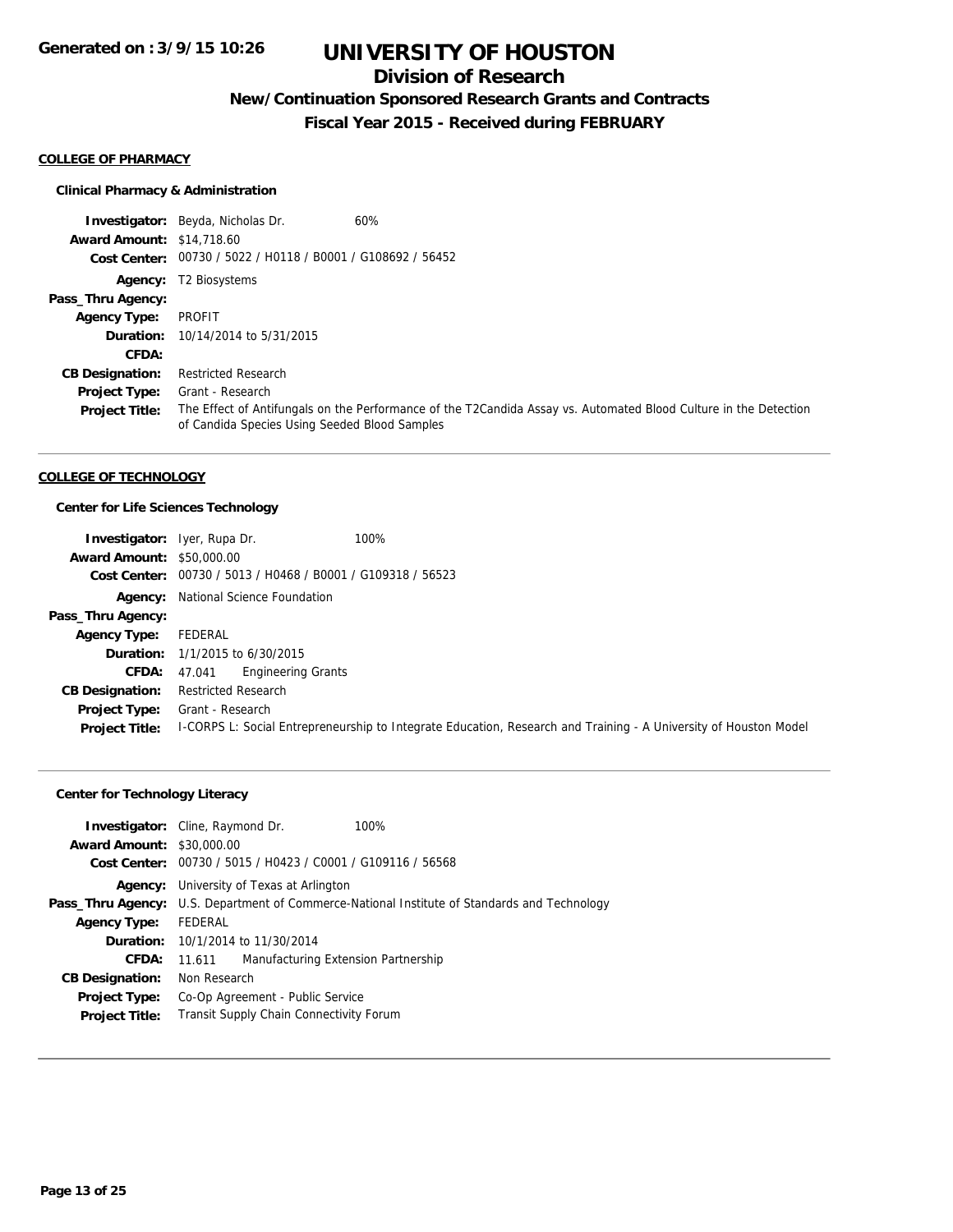## **Division of Research**

**New/Continuation Sponsored Research Grants and Contracts**

**Fiscal Year 2015 - Received during FEBRUARY**

#### **COLLEGE OF TECHNOLOGY**

#### **Texas Manufacturing Assistance Center**

**Investigator:** Cline, Raymond Dr. 100% **Award Amount:** \$202,367.00 **Cost Center:** 00730 / 5015 / H0281 / C0001 / G109239 / 56509 **Agency:** University of Texas at Arlington **Pass\_Thru Agency:** U.S. Department of Commerce **Agency Type:** FEDERAL **Duration:** 9/1/2014 to 2/28/2015 **CFDA:** 11.611 Manufacturing Extension Partnership **CB Designation:** Non Research **Project Type:** Co-Op Agreement - Public Service **Project Title:** Texas Manufacturing Assistance Center GY20

#### **CULLEN COLLEGE OF ENGINEERING**

#### **Biomedical Engineering**

| <b>Investigator:</b> Larin, Kirill Dr. |                                                             | 100%                                                                                       |
|----------------------------------------|-------------------------------------------------------------|--------------------------------------------------------------------------------------------|
| <b>Award Amount: \$145,347.00</b>      |                                                             |                                                                                            |
|                                        | Cost Center: 00730 / 5013 / H0071 / B0001 / G099519 / 45287 |                                                                                            |
|                                        | <b>Agency:</b> University of Wisconsin                      |                                                                                            |
| <b>Pass_Thru Agency: U.S. Navy</b>     |                                                             |                                                                                            |
| <b>Agency Type:</b>                    | FEDERAL                                                     |                                                                                            |
|                                        | <b>Duration:</b> 3/13/2013 to 3/12/2015                     |                                                                                            |
| <b>CFDA:</b>                           | Basic and Applied Scientific Research<br>12.300             |                                                                                            |
| <b>CB Designation:</b>                 | <b>Restricted Research</b>                                  |                                                                                            |
| <b>Project Type:</b>                   | Grant - Research                                            |                                                                                            |
| <b>Project Title:</b>                  |                                                             | Development of Decompression Schedule for Submarine Escape and Rescue using UW Sheep Model |

### **Chemical Engineering**

| <b>Investigator:</b> Donnelly, Vincent Dr.<br><b>Award Amount: \$23,750.00</b><br>Cost Center: 00730 / 5022 / H0067 / B0001 / G103462 / 49664 | 50%                                                                                                                 |
|-----------------------------------------------------------------------------------------------------------------------------------------------|---------------------------------------------------------------------------------------------------------------------|
| <b>Agency:</b> Lam Research Corporation                                                                                                       |                                                                                                                     |
|                                                                                                                                               |                                                                                                                     |
| PROFIT                                                                                                                                        |                                                                                                                     |
| <b>Duration:</b> 9/15/2011 to 9/30/2014                                                                                                       |                                                                                                                     |
|                                                                                                                                               |                                                                                                                     |
| <b>Restricted Research</b>                                                                                                                    |                                                                                                                     |
| Contract - Research<br><b>Project Type:</b>                                                                                                   |                                                                                                                     |
|                                                                                                                                               | Fundamental Study of Silicon Nitride and Silicon Etching by Ionic and Neutral Species Found in Fluorocarbon Plasmas |
|                                                                                                                                               |                                                                                                                     |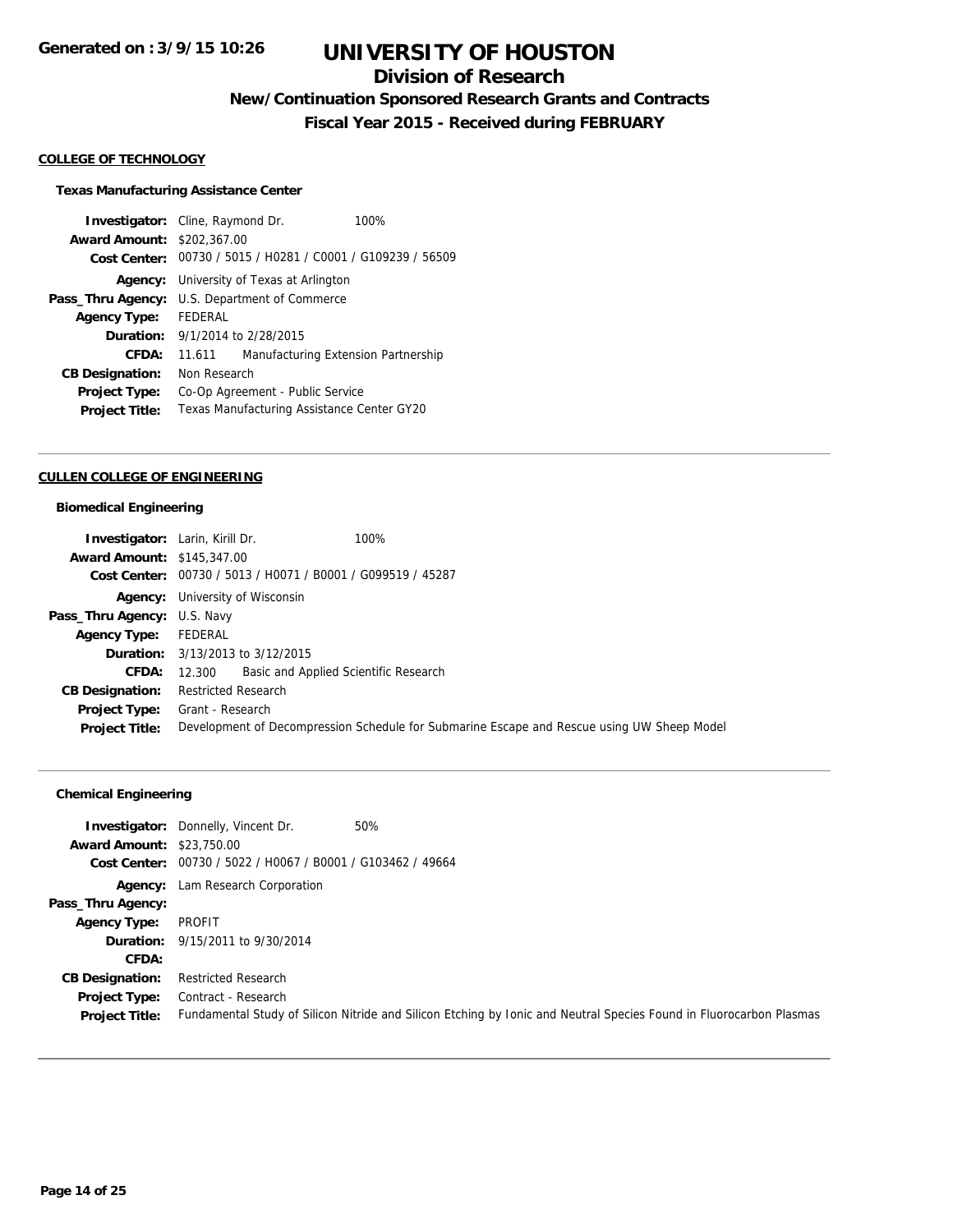## **Division of Research**

**New/Continuation Sponsored Research Grants and Contracts**

**Fiscal Year 2015 - Received during FEBRUARY**

### **CULLEN COLLEGE OF ENGINEERING**

### **Chemical Engineering**

|                                  | <b>Investigator:</b> Varadarajan, Navin Dr.<br>100%                   |
|----------------------------------|-----------------------------------------------------------------------|
| <b>Award Amount: \$50,000.00</b> |                                                                       |
|                                  | Cost Center: 00730 / 5016 / H0067 / B0001 / G106618 / 53660           |
| Agency:                          | University of Texas MD Anderson Cancer Center                         |
|                                  | <b>Pass_Thru Agency:</b> Alexs Lemonade Stand Foundation              |
| Agency Type: FOUNDATION          |                                                                       |
|                                  | <b>Duration:</b> $7/1/2013$ to $6/30/2015$                            |
| CFDA:                            |                                                                       |
| <b>CB Designation:</b>           | <b>Restricted Research</b>                                            |
| <b>Project Type:</b>             | Grant - Research                                                      |
| <b>Project Title:</b>            | Pre-Clinical Testing of T cells Coded with EGFR-Specific CAR for DIPG |

|                                  | <b>Investigator:</b> Economou, Demetre J. Dr.<br>50%                                                                |
|----------------------------------|---------------------------------------------------------------------------------------------------------------------|
| <b>Award Amount: \$23,750.00</b> |                                                                                                                     |
| Cost Center:                     | 00730 / 5022 / H0067 / B0001 / G103462 / 49664                                                                      |
| Agency:                          | Lam Research Corporation                                                                                            |
| Pass_Thru Agency:                |                                                                                                                     |
| <b>Agency Type:</b>              | PROFIT                                                                                                              |
|                                  | <b>Duration:</b> 9/15/2011 to 9/30/2014                                                                             |
| CFDA:                            |                                                                                                                     |
| <b>CB Designation:</b>           | <b>Restricted Research</b>                                                                                          |
| <b>Project Type:</b>             | Contract - Research                                                                                                 |
| <b>Project Title:</b>            | Fundamental Study of Silicon Nitride and Silicon Etching by Ionic and Neutral Species Found in Fluorocarbon Plasmas |

| <b>Award Amount: \$35,000.00</b> | <b>Investigator:</b> Rimer, Jeffrey Dr.<br>Cost Center: 00730 / 5022 / H0067 / B0100 / C109488 / 56932 | 100% |
|----------------------------------|--------------------------------------------------------------------------------------------------------|------|
|                                  | Agency: Chevron Phillips Chemical Company LP                                                           |      |
| Pass_Thru Agency:                |                                                                                                        |      |
| <b>Agency Type:</b>              | <b>PROFIT</b>                                                                                          |      |
|                                  | <b>Duration:</b> 12/1/2014 to 6/30/2015                                                                |      |
| CFDA:                            |                                                                                                        |      |
| <b>CB Designation:</b>           | Non Restricted Research                                                                                |      |
| <b>Project Type:</b>             | Grant - Research                                                                                       |      |
| <b>Project Title:</b>            | Preparation of Zeolite L Catalysts                                                                     |      |
|                                  |                                                                                                        |      |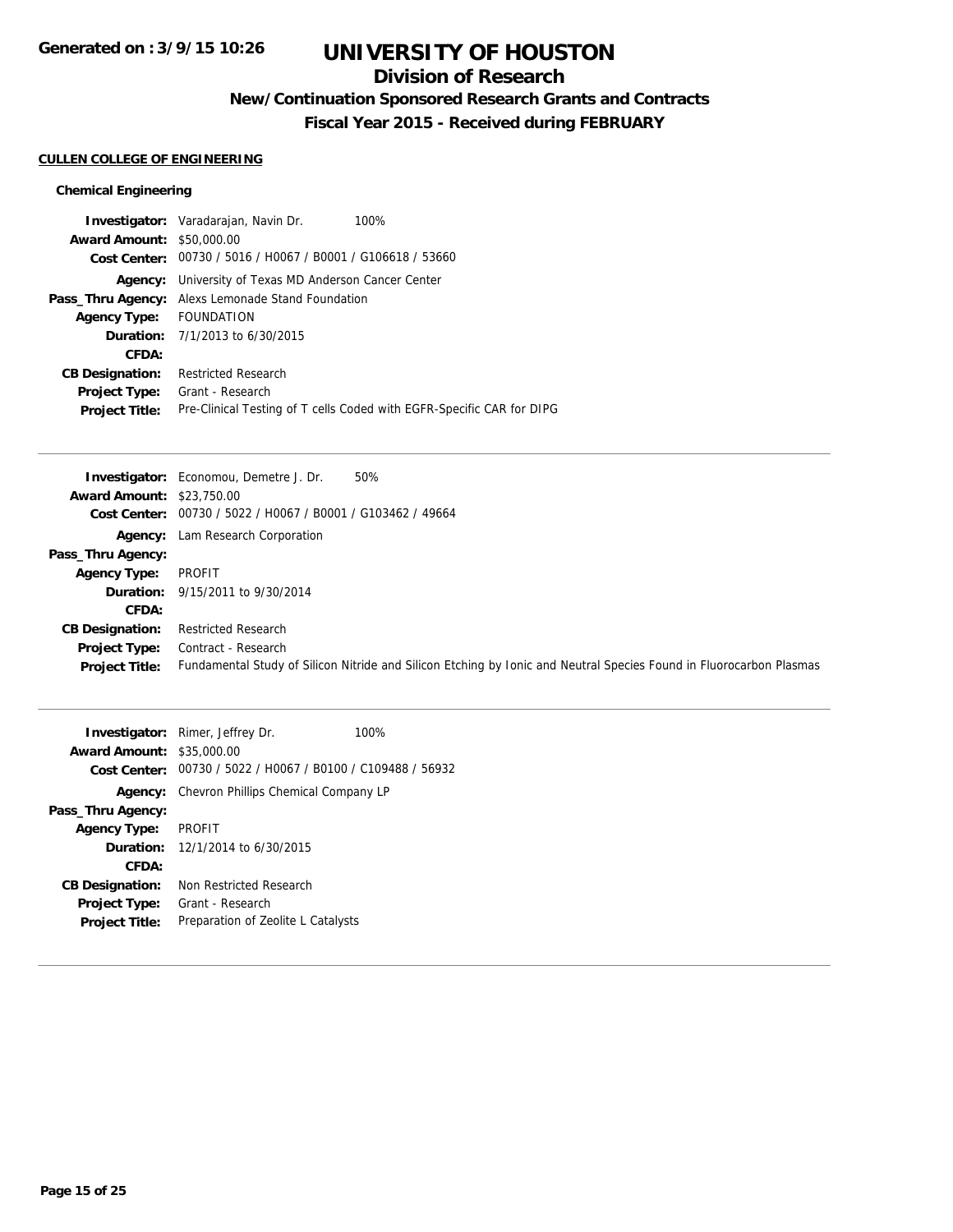## **Division of Research**

**New/Continuation Sponsored Research Grants and Contracts**

**Fiscal Year 2015 - Received during FEBRUARY**

## **CULLEN COLLEGE OF ENGINEERING**

### **Civil Engineering**

|                                  | <b>Investigator:</b> Mo, Yi-Lung Dr.                        | 50%                                                                                         |
|----------------------------------|-------------------------------------------------------------|---------------------------------------------------------------------------------------------|
| <b>Award Amount: \$87,223.50</b> |                                                             |                                                                                             |
|                                  | Cost Center: 00730 / 5013 / H0068 / B0001 / G107050 / 54561 |                                                                                             |
| Agency:                          | U.S. Department of Energy                                   |                                                                                             |
| Pass_Thru Agency:                |                                                             |                                                                                             |
| <b>Agency Type:</b>              | FEDERAL                                                     |                                                                                             |
|                                  | <b>Duration:</b> 1/15/2014 to 1/14/2016                     |                                                                                             |
| <b>CFDA: 81.121</b>              |                                                             | Nuclear Energy Research, Development and Demonstration                                      |
| <b>CB Designation:</b>           | <b>Restricted Research</b>                                  |                                                                                             |
| <b>Project Type:</b>             | Co-Op Agreement - Research                                  |                                                                                             |
| <b>Project Title:</b>            |                                                             | Ultra-High-Performance Concrete and Advanced Manufacturing Methods for Modular Construction |

|                                  | <b>Investigator:</b> Mo, Yi-Lung Dr.                        | 30%                                                                                           |
|----------------------------------|-------------------------------------------------------------|-----------------------------------------------------------------------------------------------|
| <b>Award Amount: \$29,092.50</b> |                                                             |                                                                                               |
|                                  | Cost Center: 00730 / 5022 / H0073 / B0001 / C109298 / 56680 |                                                                                               |
| <b>Agency: Cameron</b>           |                                                             |                                                                                               |
| Pass_Thru Agency:                |                                                             |                                                                                               |
| <b>Agency Type:</b>              | PROFIT                                                      |                                                                                               |
|                                  | <b>Duration:</b> 11/17/2014 to 11/17/2015                   |                                                                                               |
| CFDA:                            |                                                             |                                                                                               |
| <b>CB Designation:</b>           | <b>Restricted Research</b>                                  |                                                                                               |
| <b>Project Type:</b>             | Grant - Research                                            |                                                                                               |
| <b>Project Title:</b>            |                                                             | Computing design tool development for implementation of vibration control of jumper with PTMD |

| <b>Investigator:</b> Li, Mo Dr.<br><b>Award Amount: \$87,223.50</b> | 50%                                                         |                                                                                             |
|---------------------------------------------------------------------|-------------------------------------------------------------|---------------------------------------------------------------------------------------------|
|                                                                     | Cost Center: 00730 / 5013 / H0068 / B0001 / G107050 / 54561 |                                                                                             |
|                                                                     | <b>Agency:</b> U.S. Department of Energy                    |                                                                                             |
| Pass_Thru Agency:                                                   |                                                             |                                                                                             |
| <b>Agency Type:</b>                                                 | FEDERAL                                                     |                                                                                             |
|                                                                     | <b>Duration:</b> 1/15/2014 to 1/14/2016                     |                                                                                             |
| CFDA:                                                               | 81.121                                                      | Nuclear Energy Research, Development and Demonstration                                      |
| <b>CB Designation:</b>                                              | Restricted Research                                         |                                                                                             |
| Project Type:<br><b>Project Title:</b>                              | Co-Op Agreement - Research                                  | Ultra-High-Performance Concrete and Advanced Manufacturing Methods for Modular Construction |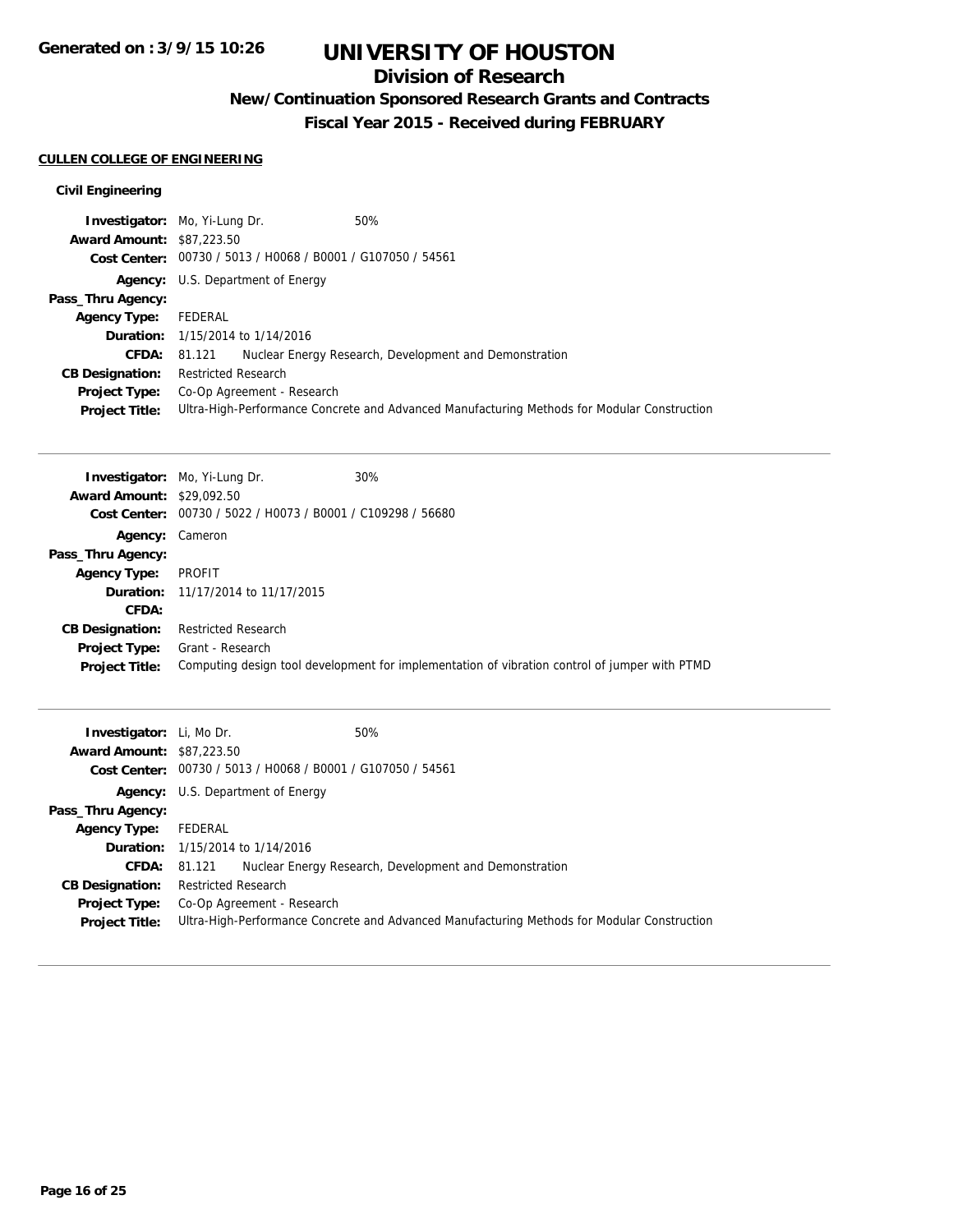**Generated on : 3/9/15 10:26**

# **UNIVERSITY OF HOUSTON**

## **Division of Research**

**New/Continuation Sponsored Research Grants and Contracts**

**Fiscal Year 2015 - Received during FEBRUARY**

### **CULLEN COLLEGE OF ENGINEERING**

### **Electrical & Computer Engineering**

| <b>Investigator:</b> Yao, Yan Dr. | 70%                                                                                                    |
|-----------------------------------|--------------------------------------------------------------------------------------------------------|
| <b>Award Amount: \$140,000.00</b> |                                                                                                        |
|                                   | Cost Center: 00730 / 5013 / H0070 / B0001 / G107044 / 54334                                            |
|                                   | <b>Agency:</b> U.S. Department of Energy - Advanced Research Projects Agency. Energy (ARPA.E)          |
| Pass_Thru Agency:                 |                                                                                                        |
| <b>Agency Type:</b>               | FEDERAL                                                                                                |
|                                   | <b>Duration:</b> 11/13/2013 to 8/12/2015                                                               |
| CFDA:                             | Advanced Research and Projects Agency - Energy Financial<br>81.135                                     |
| <b>CB Designation:</b>            | <b>Restricted Research</b>                                                                             |
| <b>Project Type:</b>              | Co-Op Agreement - Research                                                                             |
| <b>Project Title:</b>             | Aqueous Lithium-Ion Batteries with High-Energy Novel Organic Anodes for Safe and Robust Energy Storage |

| <b>Investigator:</b> Jackson, David R. Dr.     | 100% |
|------------------------------------------------|------|
| <b>Award Amount: \$25,000.00</b>               |      |
| 00730 / 5022 / H0070 / B0001 / C106968 / 53975 |      |
| <b>Agency:</b> Various Private Profit Agencies |      |
|                                                |      |
| PROFIT                                         |      |
| <b>Duration:</b> 9/1/2013 to 8/31/2015         |      |
|                                                |      |
| <b>Restricted Research</b>                     |      |
| <b>Project Type:</b> Grant - Research          |      |
| Well Logging Consortium                        |      |
|                                                |      |
|                                                |      |

|                                 | <b>Investigator:</b> Kayali, Mohammad Dr.                   | 20%                                                            |
|---------------------------------|-------------------------------------------------------------|----------------------------------------------------------------|
| <b>Award Amount: \$6,000.00</b> |                                                             |                                                                |
|                                 | Cost Center: 00730 / 5022 / H0070 / B0001 / C106693 / 52848 |                                                                |
|                                 | <b>Agency:</b> Various Private Profit Agencies              |                                                                |
| Pass_Thru Agency:               |                                                             |                                                                |
| <b>Agency Type:</b>             | <b>PROFIT</b>                                               |                                                                |
|                                 | <b>Duration:</b> 2/1/2013 to 1/31/2020                      |                                                                |
| CFDA:                           |                                                             |                                                                |
| <b>CB Designation:</b>          | <b>Restricted Research</b>                                  |                                                                |
| <b>Project Type:</b>            | Contract - Research                                         |                                                                |
| <b>Project Title:</b>           |                                                             | Membership - Center for Electromagnetic compatibility Research |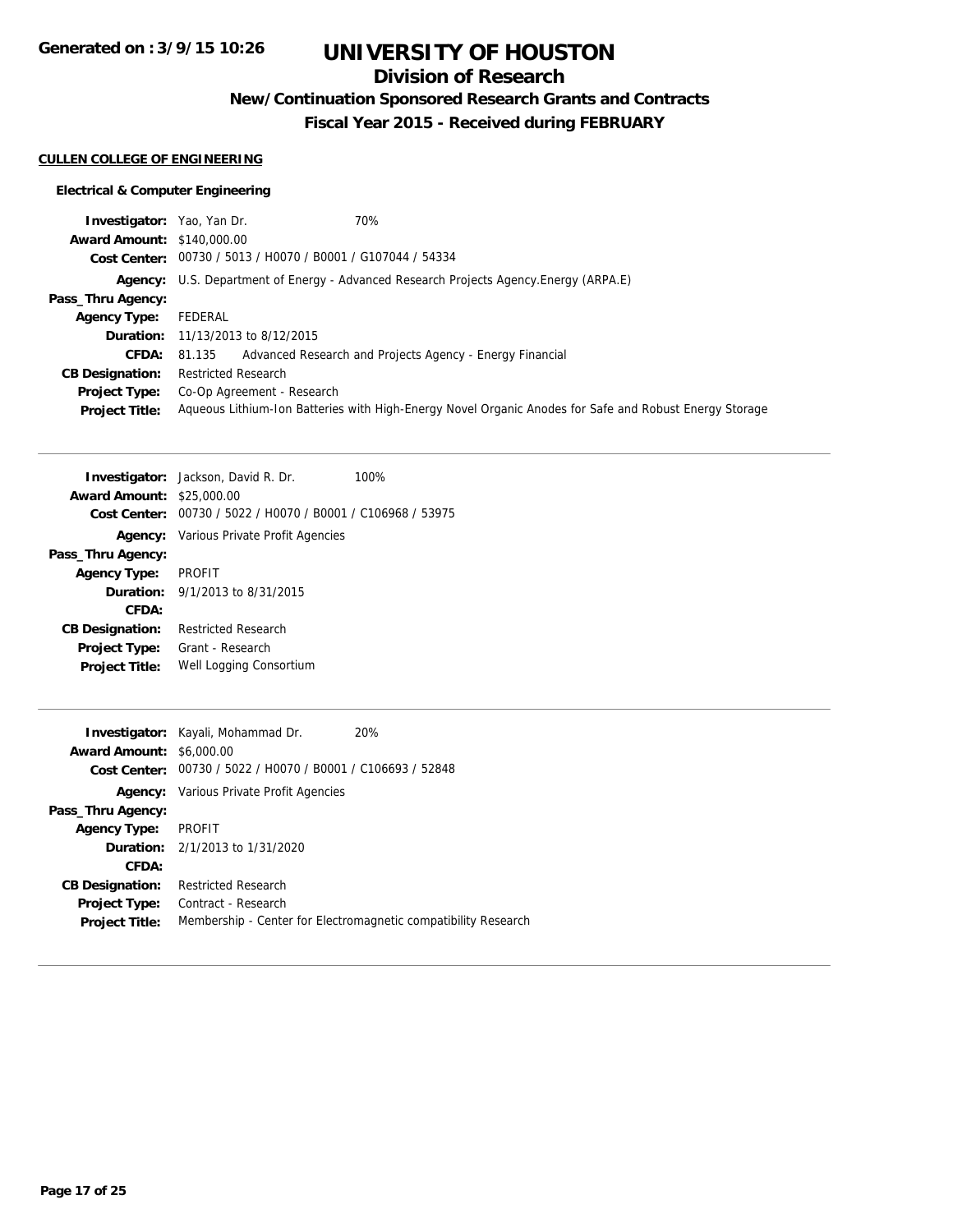## **Division of Research**

**New/Continuation Sponsored Research Grants and Contracts**

**Fiscal Year 2015 - Received during FEBRUARY**

#### **CULLEN COLLEGE OF ENGINEERING**

#### **Electrical & Computer Engineering**

**Investigator:** Chen, Ji Dr. 80% **Award Amount:** \$24,000.00 **Cost Center:** 00730 / 5022 / H0070 / B0001 / C106693 / 52848 **Agency:** Various Private Profit Agencies **Pass\_Thru Agency: Agency Type:** PROFIT **Duration:** 2/1/2013 to 1/31/2020 **CFDA: CB Designation:** Restricted Research **Project Type:** Contract - Research **Project Title:** Membership - Center for Electromagnetic compatibility Research

| <b>Investigator:</b> Chen, Ji Dr. |                                                           | 100%                                           |
|-----------------------------------|-----------------------------------------------------------|------------------------------------------------|
| <b>Award Amount: \$80,000.00</b>  |                                                           |                                                |
| <b>Cost Center:</b>               |                                                           | 00730 / 5022 / H0070 / B0001 / G096630 / 42373 |
|                                   | <b>Agency:</b> St. Jude Medical Cardiac Rhythm Management |                                                |
| Pass_Thru Agency:                 |                                                           |                                                |
| <b>Agency Type:</b>               | PROFIT                                                    |                                                |
|                                   | <b>Duration:</b> 1/1/2008 to 6/30/2015                    |                                                |
| CFDA:                             |                                                           |                                                |
| <b>CB Designation:</b>            | <b>Restricted Research</b>                                |                                                |
| <b>Project Type:</b>              | Grant - Research                                          |                                                |
| <b>Project Title:</b>             | NUMERICAL MODELING STUDY                                  |                                                |

#### **Industrial Engineering**

| <b>Award Amount: \$17,115.00</b> | 100%<br><b>Investigator:</b> Lim, Gino Jinho Dr.<br>Cost Center: 00730 / 5016 / H0072 / B0100 / G105789 / 52052                                    |
|----------------------------------|----------------------------------------------------------------------------------------------------------------------------------------------------|
|                                  | <b>Agency:</b> University of Texas MD Anderson Cancer Center                                                                                       |
| Pass_Thru Agency:                |                                                                                                                                                    |
| <b>Agency Type:</b>              | STATE                                                                                                                                              |
|                                  | <b>Duration:</b> 9/1/2012 to 8/31/2015                                                                                                             |
| CFDA:                            |                                                                                                                                                    |
| <b>CB Designation:</b>           | <b>Restricted Research</b>                                                                                                                         |
| <b>Project Type:</b>             | Grant - Research                                                                                                                                   |
| <b>Project Title:</b>            | Four- and Five-Dimensional Robustness Quantification and Adaptive 4D Robust Optimization of Intensity-Modulated<br>Proton Therapy for Lung Cancers |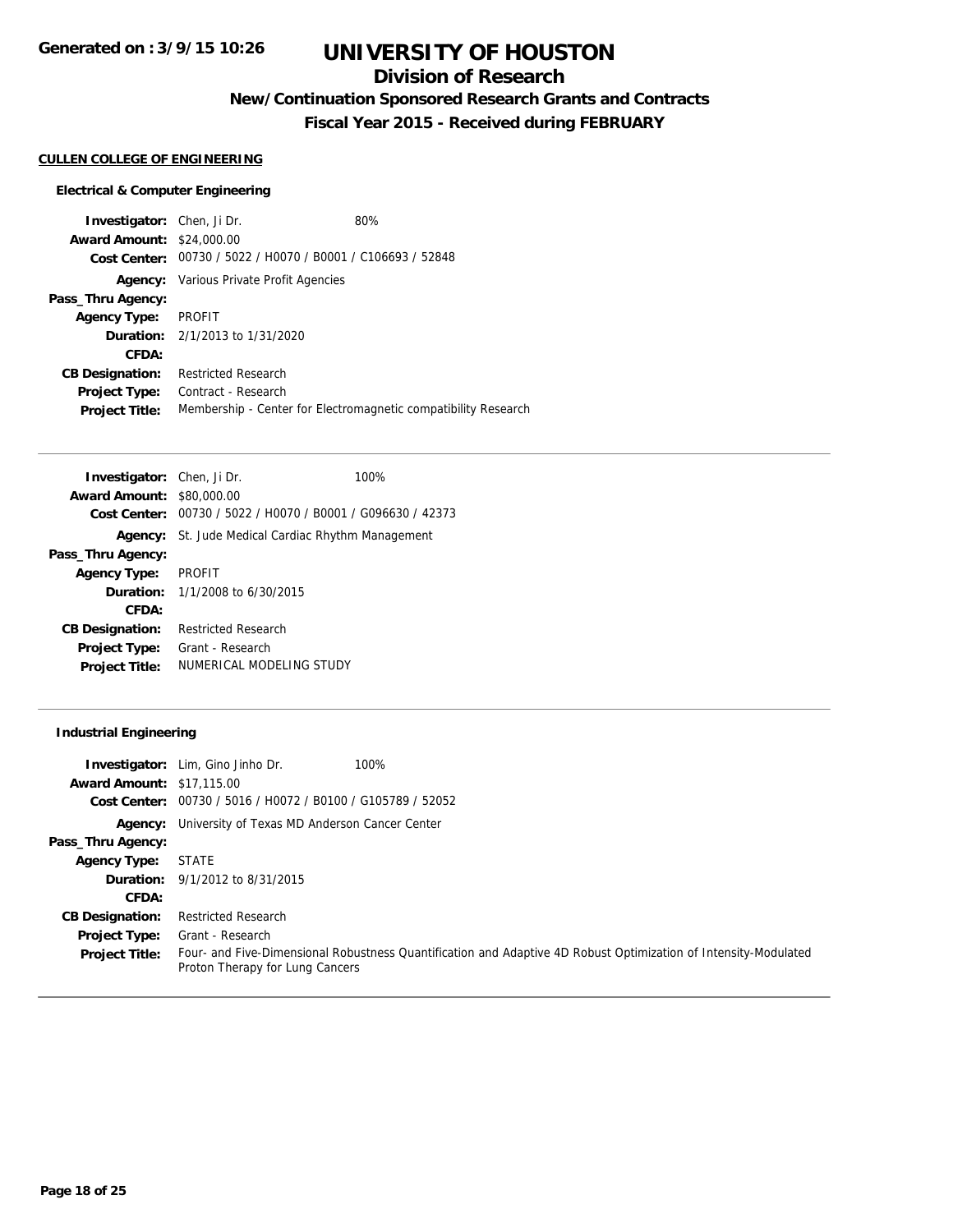## **Division of Research**

# **New/Continuation Sponsored Research Grants and Contracts**

**Fiscal Year 2015 - Received during FEBRUARY**

### **CULLEN COLLEGE OF ENGINEERING**

### **Mechanical Engineering**

|                                  | Investigator: Hadjiev, Viktor Dr.<br>30%                                                                   |
|----------------------------------|------------------------------------------------------------------------------------------------------------|
| <b>Award Amount: \$3,000.00</b>  | Cost Center: 00730 / 5043 / H0452 / B0001 / G107520 / 54264                                                |
|                                  |                                                                                                            |
|                                  | Agency: Clarkson Aerospace Corporation                                                                     |
| <b>Agency Type:</b>              | Pass_Thru Agency: U.S. Air Force Research Laboratory<br><b>FEDERAL</b>                                     |
|                                  | <b>Duration:</b> 9/3/2013 to 12/31/2015                                                                    |
| <b>CFDA:</b>                     | Air Force Defense Research Sciences Program<br>12.800                                                      |
| <b>CB Designation:</b>           | <b>Restricted Research</b>                                                                                 |
| <b>Project Type:</b>             | Contract - Research                                                                                        |
| <b>Project Title:</b>            | AFRL COLLABORATION PROGRAM - MATERIALS and MANUFACTURING RESEARCH                                          |
|                                  | Raman Microscopy Characterization and Computational Simulations of Refractory Matrices and Nanocrystalline |
|                                  | Carbides                                                                                                   |
|                                  | Investigator: Song, Gangbing Dr.<br>100%                                                                   |
| Award Amount: \$53,820.00        |                                                                                                            |
| <b>Cost Center:</b>              | 00730 / 5022 / H0073 / B0001 / C109366 / 56681                                                             |
| Agency: Cameron                  |                                                                                                            |
| Pass_Thru Agency:                |                                                                                                            |
| <b>Agency Type:</b>              | <b>PROFIT</b>                                                                                              |
| Duration:                        | 11/14/2014 to 11/13/2015                                                                                   |
| CFDA:                            |                                                                                                            |
| <b>CB Designation:</b>           | <b>Restricted Research</b>                                                                                 |
| <b>Project Type:</b>             | Grant - Research                                                                                           |
| <b>Project Title:</b>            | Development of Piezoceramic based Impact Detection System for Subsea-tree Structures                       |
|                                  |                                                                                                            |
|                                  | 70%<br><b>Investigator:</b> Song, Gangbing Dr.                                                             |
| <b>Award Amount: \$67,882.50</b> |                                                                                                            |
|                                  | Cost Center: 00730 / 5022 / H0073 / B0001 / C109298 / 56680                                                |
|                                  | Agency: Cameron                                                                                            |
| Pass_Thru Agency:                |                                                                                                            |
| <b>Agency Type:</b>              | <b>PROFIT</b>                                                                                              |
| Duration:                        | 11/17/2014 to 11/17/2015                                                                                   |
| CFDA:                            |                                                                                                            |
| <b>CB Designation:</b>           | <b>Restricted Research</b>                                                                                 |
| <b>Project Type:</b>             | Grant - Research                                                                                           |
| <b>Project Title:</b>            | Computing design tool development for implementation of vibration control of jumper with PTMD              |
|                                  |                                                                                                            |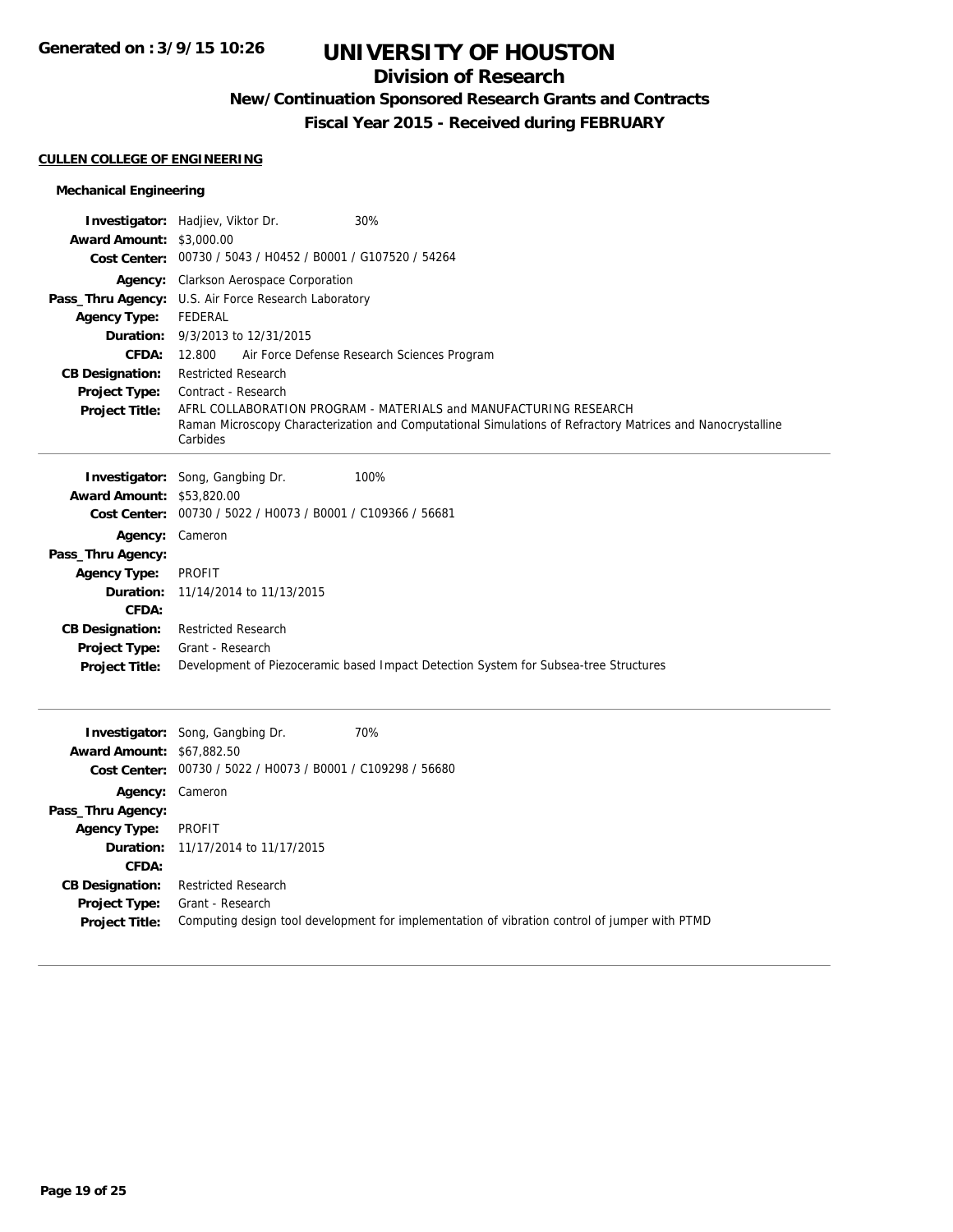## **Division of Research**

# **New/Continuation Sponsored Research Grants and Contracts**

**Fiscal Year 2015 - Received during FEBRUARY**

### **CULLEN COLLEGE OF ENGINEERING**

### **Mechanical Engineering**

|                                  | 100%<br><b>Investigator:</b> Song, Gangbing Dr.                                                           |
|----------------------------------|-----------------------------------------------------------------------------------------------------------|
| <b>Award Amount: \$76,051,00</b> |                                                                                                           |
|                                  | Cost Center: 00730 / 5022 / H0073 / B0001 / C109296 / 56678                                               |
| <b>Agency: Cameron</b>           |                                                                                                           |
| Pass_Thru Agency:                |                                                                                                           |
| <b>Agency Type:</b>              | PROFIT                                                                                                    |
|                                  | <b>Duration:</b> 11/17/2014 to 11/17/2015                                                                 |
| CFDA:                            |                                                                                                           |
| <b>CB Designation:</b>           | <b>Restricted Research</b>                                                                                |
| <b>Project Type:</b>             | Grant - Research                                                                                          |
| <b>Project Title:</b>            | Fiber Bragg Grating Based Detection and Localization of Leakage and Impact Points of Subsea Gas Pipelines |

#### **DIVISION OF RESEARCH**

#### **Division of Research**

|                        | 100%<br><b>Investigator:</b> Ottinger, Mary Dr.                                                                                     |  |
|------------------------|-------------------------------------------------------------------------------------------------------------------------------------|--|
| Award Amount: \$500.00 |                                                                                                                                     |  |
|                        | Cost Center: 00730 / 5013 / H0233 / D0001 / C109768 / 56921                                                                         |  |
|                        | Agency: Penn State University - The Arthur W. Page Center Research Center                                                           |  |
|                        | Pass_Thru Agency: National Science Foundation                                                                                       |  |
| <b>Agency Type:</b>    | FEDERAL                                                                                                                             |  |
|                        | <b>Duration:</b> $4/1/2014$ to $8/31/2015$                                                                                          |  |
| CFDA: 47.049           | Mathematical and Physical Sciences                                                                                                  |  |
| <b>CB Designation:</b> | Non Research                                                                                                                        |  |
| <b>Project Type:</b>   | Grant - Academic Support                                                                                                            |  |
| <b>Project Title:</b>  | Honorarium for students participation in conducting interviews on behalf of Dr. Beverly Lindsay of Pennsylvania State<br>University |  |

#### **Houston Coastal Center**

|                                 | <b>Investigator:</b> Pennings, Steve Dr.                    | 37.5% |
|---------------------------------|-------------------------------------------------------------|-------|
| <b>Award Amount: \$8,032.50</b> |                                                             |       |
|                                 | Cost Center: 00730 / 5013 / H0104 / B0001 / G105100 / 52419 |       |
|                                 | <b>Agency:</b> University of Georgia                        |       |
|                                 | Pass_Thru Agency: National Science Foundation               |       |
| <b>Agency Type:</b>             | FEDERAL                                                     |       |
|                                 | <b>Duration:</b> 12/1/2012 to 11/30/2015                    |       |
| CFDA:                           | 47.050 Geosciences                                          |       |
| <b>CB Designation:</b>          | <b>Restricted Research</b>                                  |       |
| <b>Project Type:</b>            | Grant - Research                                            |       |
| <b>Project Title:</b>           | LTER: Georgia Coastal Ecosystems-III                        |       |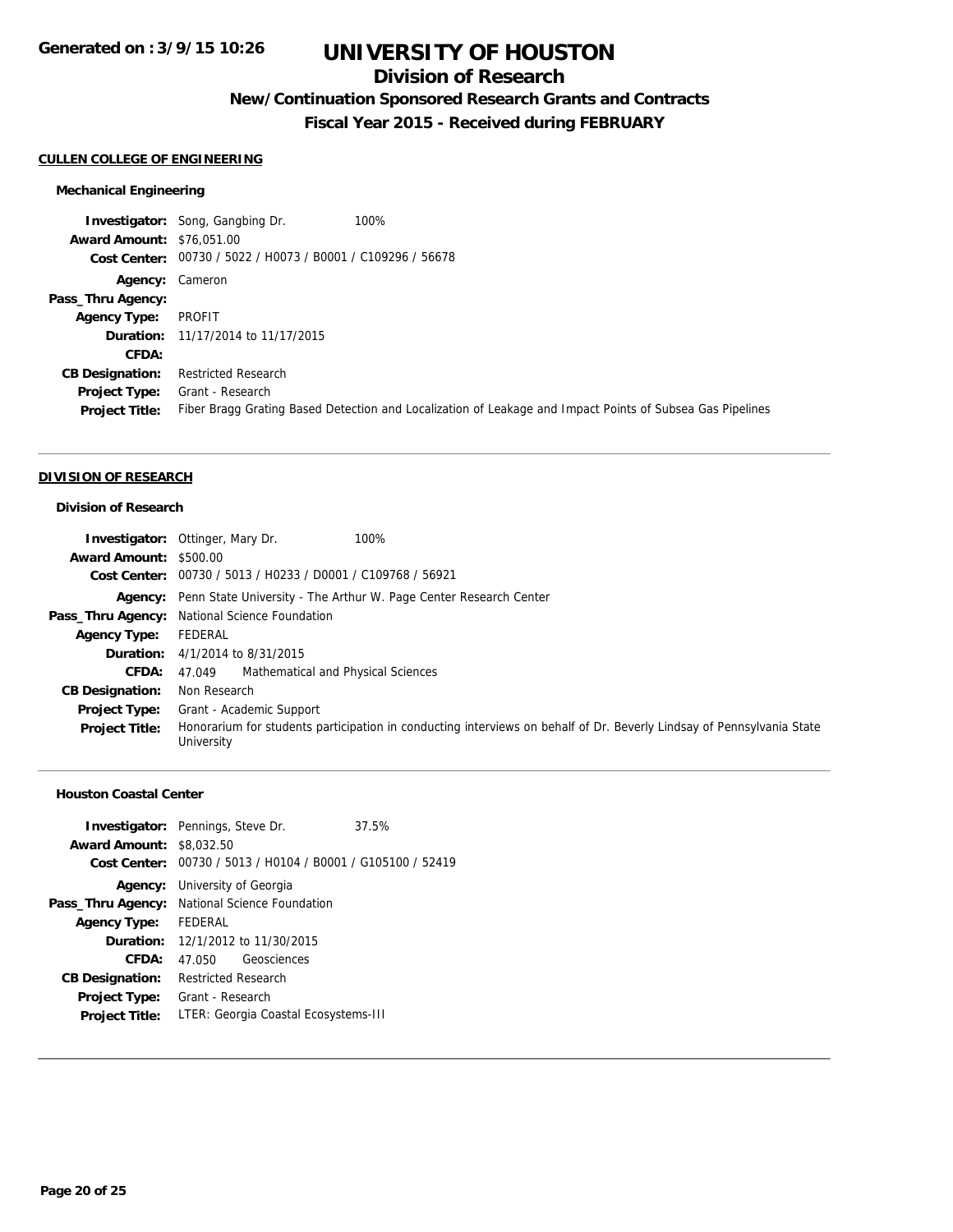# **Division of Research**

# **New/Continuation Sponsored Research Grants and Contracts**

**Fiscal Year 2015 - Received during FEBRUARY**

### **DIVISION OF RESEARCH**

## **TcSUH**

| <b>Investigator:</b> Yao, Yan Dr.<br><b>Award Amount: \$60,000.00</b> | Cost Center: 00730 / 5013 / H0070 / B0001 / G107044 / 54334 | 30%                                                                                                    |
|-----------------------------------------------------------------------|-------------------------------------------------------------|--------------------------------------------------------------------------------------------------------|
|                                                                       |                                                             |                                                                                                        |
|                                                                       |                                                             | Agency: U.S. Department of Energy - Advanced Research Projects Agency. Energy (ARPA.E)                 |
| Pass_Thru Agency:                                                     |                                                             |                                                                                                        |
| <b>Agency Type:</b>                                                   | FEDERAL                                                     |                                                                                                        |
|                                                                       | <b>Duration:</b> 11/13/2013 to 8/12/2015                    |                                                                                                        |
| <b>CFDA:</b>                                                          | 81.135                                                      | Advanced Research and Projects Agency - Energy Financial                                               |
| <b>CB Designation:</b>                                                | <b>Restricted Research</b>                                  |                                                                                                        |
| <b>Project Type:</b>                                                  | Co-Op Agreement - Research                                  |                                                                                                        |
| <b>Project Title:</b>                                                 |                                                             | Aqueous Lithium-Ion Batteries with High-Energy Novel Organic Anodes for Safe and Robust Energy Storage |
|                                                                       |                                                             |                                                                                                        |
|                                                                       | <b>Investigator:</b> Hor, Pei-Herng Dr.                     | 50%                                                                                                    |
| <b>Award Amount: \$31,258.00</b>                                      |                                                             |                                                                                                        |
| <b>Cost Center:</b>                                                   | 00730 / 5021 / H0112 / B0001 / G100470 / 45459              |                                                                                                        |
|                                                                       |                                                             |                                                                                                        |
|                                                                       | <b>Agency:</b> St. Luke's Episcopal Hospital                |                                                                                                        |
| Pass_Thru Agency:                                                     |                                                             |                                                                                                        |
| <b>Agency Type:</b>                                                   | NON PROFIT                                                  |                                                                                                        |

| CFDA:                 |                                                                      |  |
|-----------------------|----------------------------------------------------------------------|--|
|                       | <b>CB Designation:</b> Restricted Research                           |  |
|                       | <b>Project Type:</b> Grant - Research                                |  |
| <b>Project Title:</b> | Simulation & Optimization of High Intensity Focus Ultrasound Surgery |  |

| <b>Award Amount: \$28,000.00</b> | <b>Investigator:</b> Meen, James Dr.<br>70%<br>Cost Center: 00730 / 5043 / H0452 / B0001 / G107616 / 54500 |
|----------------------------------|------------------------------------------------------------------------------------------------------------|
|                                  | <b>Agency:</b> Clarkson Aerospace Corporation                                                              |
|                                  | <b>Pass_Thru Agency:</b> U.S. Air Force Research Laboratory                                                |
| <b>Agency Type:</b>              | FEDERAL                                                                                                    |
|                                  | <b>Duration:</b> 9/3/2013 to 12/31/2015                                                                    |
| CFDA:                            | Air Force Defense Research Sciences Program<br>12.800                                                      |
| <b>CB Designation:</b>           | <b>Restricted Research</b>                                                                                 |
| <b>Project Type:</b>             | Contract - Research                                                                                        |
| <b>Project Title:</b>            | AFRL Collaboration Program-Materials and Manufacturing Research                                            |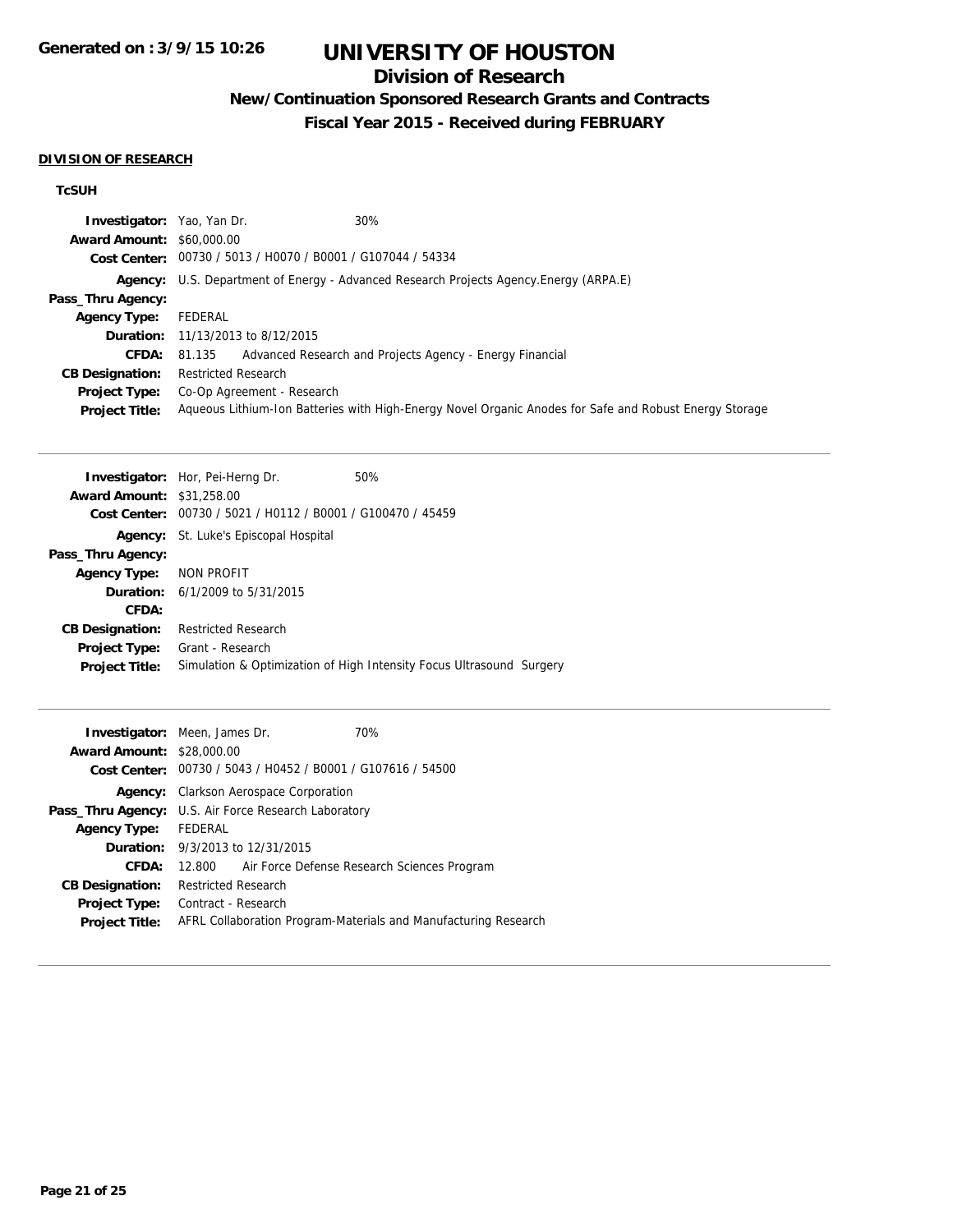## **Division of Research**

# **New/Continuation Sponsored Research Grants and Contracts**

**Fiscal Year 2015 - Received during FEBRUARY**

#### **DIVISION OF RESEARCH**

## **TcSUH**

|                                 | 70%<br><b>Investigator:</b> Hadjiev, Viktor Dr.                                                                        |
|---------------------------------|------------------------------------------------------------------------------------------------------------------------|
| <b>Award Amount: \$7,000.00</b> |                                                                                                                        |
|                                 | Cost Center: 00730 / 5043 / H0452 / B0001 / G107520 / 54264                                                            |
|                                 | <b>Agency:</b> Clarkson Aerospace Corporation                                                                          |
|                                 | Pass_Thru Agency: U.S. Air Force Research Laboratory                                                                   |
| <b>Agency Type:</b>             | FEDERAL                                                                                                                |
|                                 | <b>Duration:</b> 9/3/2013 to 12/31/2015                                                                                |
| <b>CFDA:</b>                    | Air Force Defense Research Sciences Program<br>12.800                                                                  |
| <b>CB Designation:</b>          | <b>Restricted Research</b>                                                                                             |
| <b>Project Type:</b>            | Contract - Research                                                                                                    |
| <b>Project Title:</b>           | AFRL COLLABORATION PROGRAM - MATERIALS and MANUFACTURING RESEARCH                                                      |
|                                 | Raman Microscopy Characterization and Computational Simulations of Refractory Matrices and Nanocrystalline<br>Carbides |

#### **Texas Obesity Research Center**

|                                  | 67%<br><b>Investigator:</b> Ledoux, Tracey Dr.                                                      |
|----------------------------------|-----------------------------------------------------------------------------------------------------|
| <b>Award Amount: \$28,718.88</b> |                                                                                                     |
|                                  | Cost Center: 00730 / 5013 / H0500 / B0001 / G105083 / 52749                                         |
|                                  | <b>Agency:</b> Baylor College of Medicine                                                           |
|                                  | <b>Pass_Thru Agency:</b> U.S. Department of Education                                               |
| <b>Agency Type:</b>              | FEDERAL                                                                                             |
|                                  | <b>Duration:</b> 10/1/2012 to 9/30/2015                                                             |
| <b>CFDA:</b>                     | 84.133 National Institute on Disability and Rehabilitation Research                                 |
| <b>CB Designation:</b>           | <b>Restricted Research</b>                                                                          |
| <b>Project Type:</b>             | Grant - Research                                                                                    |
| <b>Project Title:</b>            | Development of a Virtual Reality Weight Management Intervention for Women with Mobility Impairments |

| <b>Award Amount: \$14,145.12</b> | <b>Investigator:</b> O'Connor, Daniel Dr.<br>33%<br>Cost Center: 00730 / 5013 / H0500 / B0001 / G105083 / 52749 |
|----------------------------------|-----------------------------------------------------------------------------------------------------------------|
|                                  | <b>Agency:</b> Baylor College of Medicine                                                                       |
|                                  | Pass_Thru Agency: U.S. Department of Education                                                                  |
| <b>Agency Type:</b>              | FEDERAL                                                                                                         |
|                                  | <b>Duration:</b> 10/1/2012 to 9/30/2015                                                                         |
| CFDA:                            | National Institute on Disability and Rehabilitation Research<br>84.133                                          |
| <b>CB Designation:</b>           | <b>Restricted Research</b>                                                                                      |
| <b>Project Type:</b>             | Grant - Research                                                                                                |
| <b>Project Title:</b>            | Development of a Virtual Reality Weight Management Intervention for Women with Mobility Impairments             |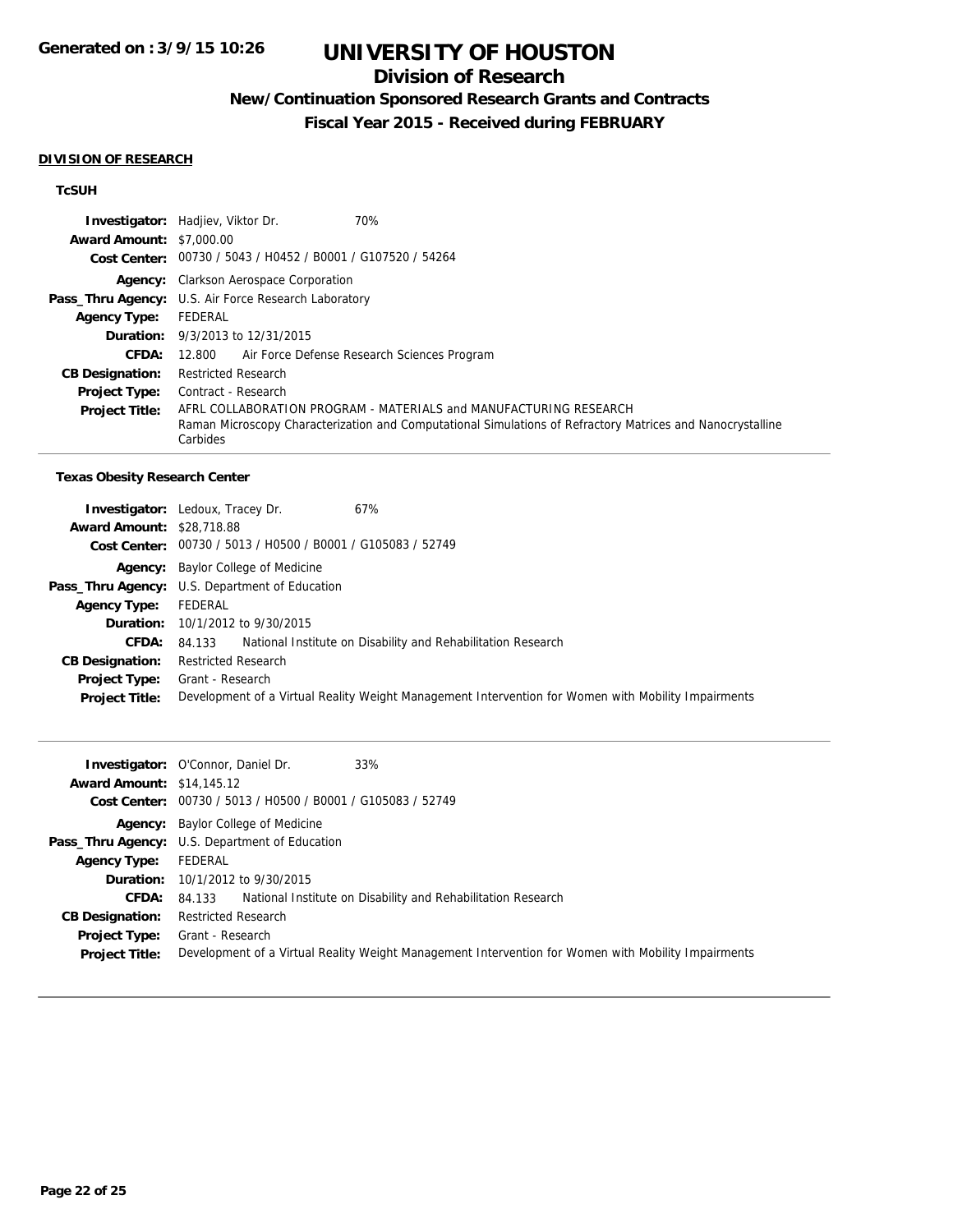## **Division of Research**

**New/Continuation Sponsored Research Grants and Contracts**

**Fiscal Year 2015 - Received during FEBRUARY**

### **DIVISION OF RESEARCH**

## **TIMES**

| <b>Investigator:</b> Mehta, Paras Dr. |                                                             |  | 70%                                                 |
|---------------------------------------|-------------------------------------------------------------|--|-----------------------------------------------------|
| <b>Award Amount: \$8,857.80</b>       |                                                             |  |                                                     |
|                                       | Cost Center: 00730 / 5013 / H0288 / B0001 / G109089 / 56550 |  |                                                     |
| Agency:                               | Michael E. DeBakey Veterans Affairs Medical Center          |  |                                                     |
|                                       | Pass_Thru Agency: Veterans Administration                   |  |                                                     |
| <b>Agency Type:</b>                   | FEDERAL                                                     |  |                                                     |
|                                       | <b>Duration:</b> 10/1/2014 to 9/30/2015                     |  |                                                     |
| <b>CFDA:</b>                          | 64.033                                                      |  | VA Supportive Services for Veteran Families Program |
| <b>CB Designation:</b>                | Non Restricted Research                                     |  |                                                     |
| <b>Project Type:</b>                  | Grant - Research                                            |  |                                                     |
| <b>Project Title:</b>                 | Peer Facilities VISN Contract FY 14-15 - Sonya Stokes       |  |                                                     |

| <b>Investigator:</b> Mehta, Paras Dr. |                            |                                                             | 70%                                                 |
|---------------------------------------|----------------------------|-------------------------------------------------------------|-----------------------------------------------------|
| <b>Award Amount: \$19,811.68</b>      |                            |                                                             |                                                     |
|                                       |                            | Cost Center: 00730 / 5013 / H0288 / B0001 / G109073 / 56549 |                                                     |
| Agency:                               |                            | Michael E. DeBakey Veterans Affairs Medical Center          |                                                     |
| Pass_Thru Agency:                     |                            |                                                             |                                                     |
| Agency Type: FEDERAL                  |                            |                                                             |                                                     |
|                                       |                            | <b>Duration:</b> 10/1/2014 to 9/30/2015                     |                                                     |
| CFDA:                                 | 64.033                     |                                                             | VA Supportive Services for Veteran Families Program |
| <b>CB Designation:</b>                | <b>Restricted Research</b> |                                                             |                                                     |
| <b>Project Type:</b>                  | Grant - Research           |                                                             |                                                     |
| <b>Project Title:</b>                 |                            | Peer Facilities VISN Contract FY 14-15                      |                                                     |
|                                       |                            |                                                             |                                                     |

| <b>Award Amount: \$28,980.00</b> | <b>Investigator:</b> Francis, David Dr.<br>70%                                                |
|----------------------------------|-----------------------------------------------------------------------------------------------|
|                                  | Cost Center: 00730 / 5013 / H0288 / B0001 / G109072 / 56548                                   |
|                                  | <b>Agency:</b> Michael E. DeBakey Veterans Affairs Medical Center                             |
| Pass_Thru Agency:                |                                                                                               |
| <b>Agency Type:</b>              | FEDERAL                                                                                       |
|                                  | <b>Duration:</b> 10/1/2014 to 9/30/2015                                                       |
| <b>CFDA:</b>                     | VA Supportive Services for Veteran Families Program<br>64.033                                 |
| <b>CB Designation:</b>           | <b>Restricted Research</b>                                                                    |
| <b>Project Type:</b>             | Grant - Research                                                                              |
| <b>Project Title:</b>            | THE BURDEN OF NON-ALCOHOLIC FATTY LIVER DISEASE (NAFLD) IN THE VETERANS HEALTH ADMINISTRATION |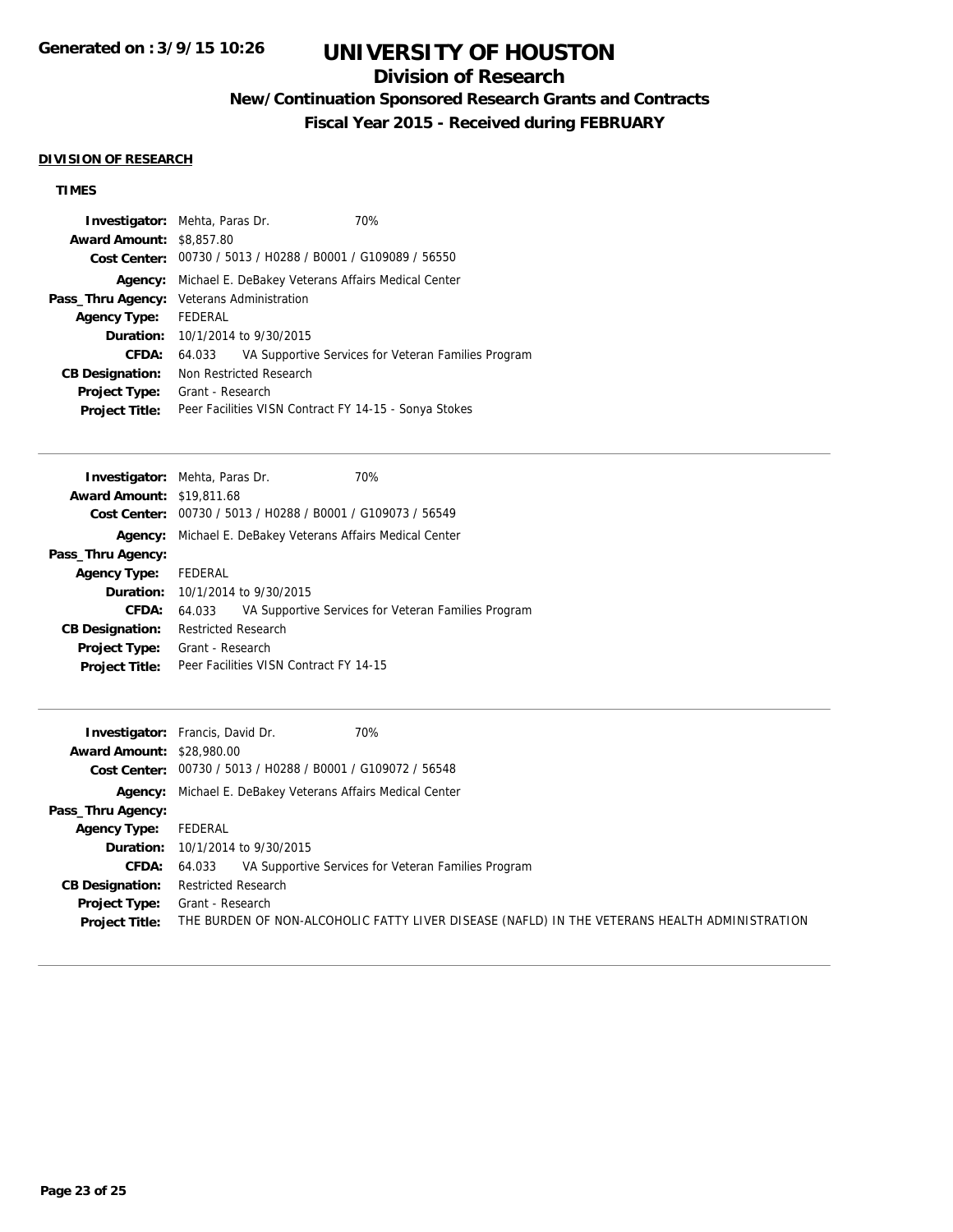## **Division of Research**

# **New/Continuation Sponsored Research Grants and Contracts**

**Fiscal Year 2015 - Received during FEBRUARY**

#### **DIVISION OF RESEARCH**

## **TIMES**

**Investigator:** Vilalta, Ricardo Dr. 60% **Award Amount:** \$45,000.00 **Cost Center:** 00730 / 5022 / H0288 / B0001 / C106149 / 54079 **Agency:** Repsol Services Company **Pass\_Thru Agency: Agency Type:** PROFIT **Duration:** 5/1/2013 to 6/30/2015 **CFDA: CB Designation:** Restricted Research **Project Type:** Grant - Research **Project Title:** Data Mining Techniques Applied to Seismic Data

|                                  | Investigator: Carlson, Coleen Dr.                           | 80% |
|----------------------------------|-------------------------------------------------------------|-----|
| <b>Award Amount: \$79,999.20</b> |                                                             |     |
|                                  | Cost Center: 00730 / 5018 / H0288 / B0001 / G107507 / 54249 |     |
| Agency:                          | University of Texas Health Science Center at Houston        |     |
|                                  | <b>Pass_Thru Agency:</b> Texas Education Agency             |     |
| Agency Type:                     | <b>STATE</b>                                                |     |
|                                  | <b>Duration:</b> $9/1/2013$ to $8/31/2015$                  |     |
| CFDA:                            |                                                             |     |
| <b>CB Designation:</b>           | <b>Restricted Research</b>                                  |     |
| <b>Project Type:</b>             | Grant - Research                                            |     |
| <b>Project Title:</b>            | TPRI & Tejas LEE Print, Distribution and Development        |     |
|                                  |                                                             |     |

#### **GRADUATE COLLEGE OF SOCIAL WORK**

#### **Child & Family for Innovative Research**

| <b>Award Amount: \$479,991.00</b>             | 100%<br><b>Investigator:</b> Sampson, McClain Dr.<br>Cost Center: 00730 / 5013 / H0509 / B0001 / G108552 / 56506 |
|-----------------------------------------------|------------------------------------------------------------------------------------------------------------------|
|                                               | <b>Agency:</b> Health Resources and Services Administration                                                      |
| Pass_Thru Agency:                             |                                                                                                                  |
| <b>Agency Type:</b>                           | FEDERAL                                                                                                          |
|                                               | <b>Duration:</b> 9/30/2014 to 9/29/2017                                                                          |
|                                               | <b>CFDA:</b> 93.243 Substance Abuse and Mental Health Services - Projects of Regional and National Significance  |
| <b>CB Designation:</b>                        | Non Research                                                                                                     |
| <b>Project Type:</b><br><b>Project Title:</b> | Grant - Research<br>GLOBE-Youth: Culturally Sensitive Behavioral Health Training for Social Workers              |